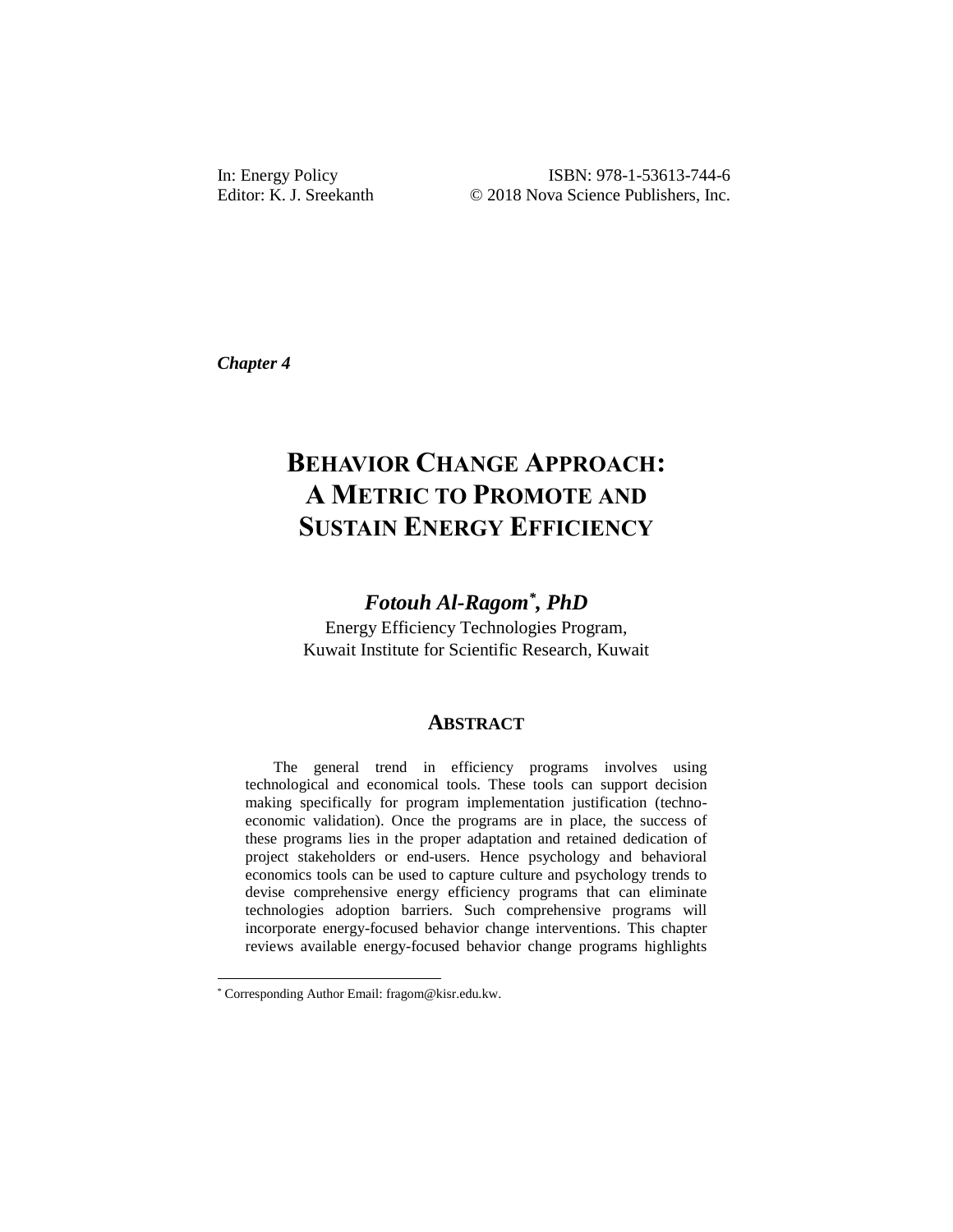behavior biases and gaps and describes a behaviorally informed design scheme that can be utilized as a tool for developing energy efficiency behavior change interventions.

**Keywords**: behavior informed design, behavior change techniques, energy efficiency, design thinking

#### **INTRODUCTION**

"Changing behavior and reducing the per capita energy usage is tantamount to having found a new source of energy. Resource consumption and dependence offset in tandem rather than separately." (Frederiks, Stenner, Hobman, et al., 2015). Harnessing this new source can be of paramount effect to energy consumption and demand. Moreover, to ensure the realization of the maximum efficiency of a system, subsystems efficiencies must be optimized. In energy systems, subsystems will include system/technology adaption by end-users/consumers and their behavior change. Behavior change can propagate faster than infrastructure or technology transfer. It can also ensure the sustained use of systems and technologies. Behavior change is governed by behavioral economics and psychology. Understanding behavior change theory, norms, gaps and failure modes will provide insights into cognitive biases related to energyrelated behavior hence explaining why individuals fail to commit to energy efficiency. Energy conservation behavior studies trace back to the 70s after the first Arab Oil Embargo (Shihata, 1974). These empirical studies show that to reform energy consumption behavior several factors need to be considered including rewards (financial) followed by feedback of behavioral performance, exhortation and information. The finical rewards are the most effective while information dissemination was found to be the least effective (Foxx1 & Hake, 1977), (Hayes & Cone, 1977). Kohlenberg et al. concluded that both cash incentives and feedback combined can maximize the reduction in electrical consumption while information dissemination such as the equipment power requirements had a very small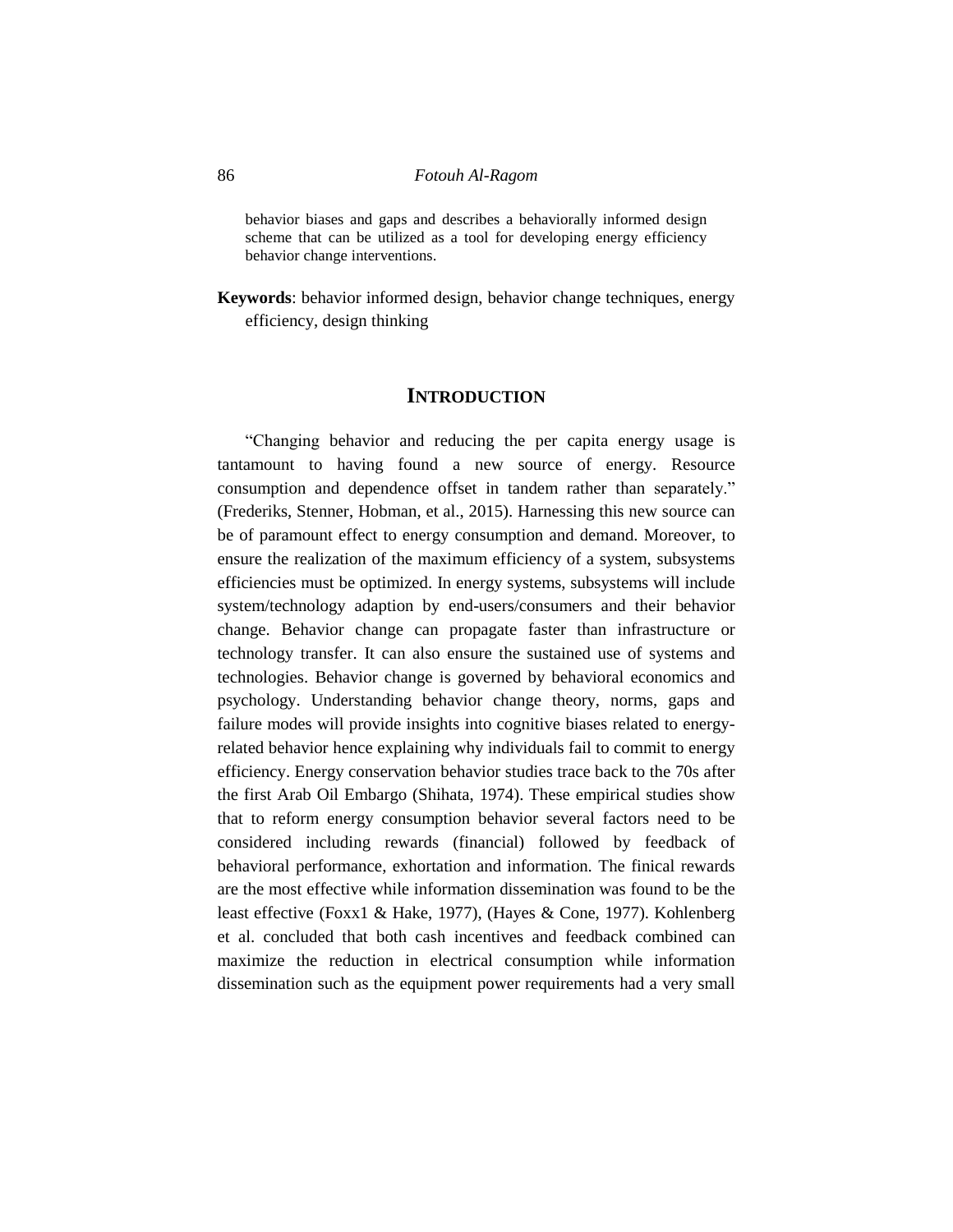affect on energy consumption patterns. They also noted that the removal of experimental treatments (ex. removal of energy consumption feedback device) reverted the consumption to pre- treatment patterns of consumption (Kohlenberg, Phillips, & Proctor, 1976).

In 1977, Milstein conducted an empirical study to assess the knowledge and behavior of the American consumers regarding energy conservation (Jeffrey S. Milstein, 1977). This study analyzed survey data gathered by the U.S. Federal Energy Administration in efforts to assess the effect of the Arab Oil embargo on energy conservation/consumption. The study spanned over 2 years (from 1974-1976) with 1000-1200 person/month were queried in 48 states through telephone calls (12-20 minutes). He evaluated several factors affecting behavior including the following:

- Awareness: A majority is aware of the U.S. energy problem due to the Oil embargo and that there is a public understanding of its implications yet, they will not take actions to conserve unless they "know how and why they should".
- Attitude: Milstein explained that what people say and what they do is totally different and that virtually everyone is for energy conservation but in the abstract. He elaborated that "there is a great discrepancy between lip service and action" and that people may not accurately report on their own behavior.
- Lack of Knowledge: He addressed the importance of lack of knowledge, as consumers sometimes do not know how to save energy and that there are some misconceptions.
- Other: He evaluated other factors including conveniences and comforts and concluded that Americans (while not a universal trend) highly value indulgence and comfortable life. This, in fact,, can apply to other nations around the world, in materialistic societies. He also evaluated scepticism and cynicism and showed that energy conservation actions are being mitigated because the consumers are a sceptic that their actions/sacrifices will be carried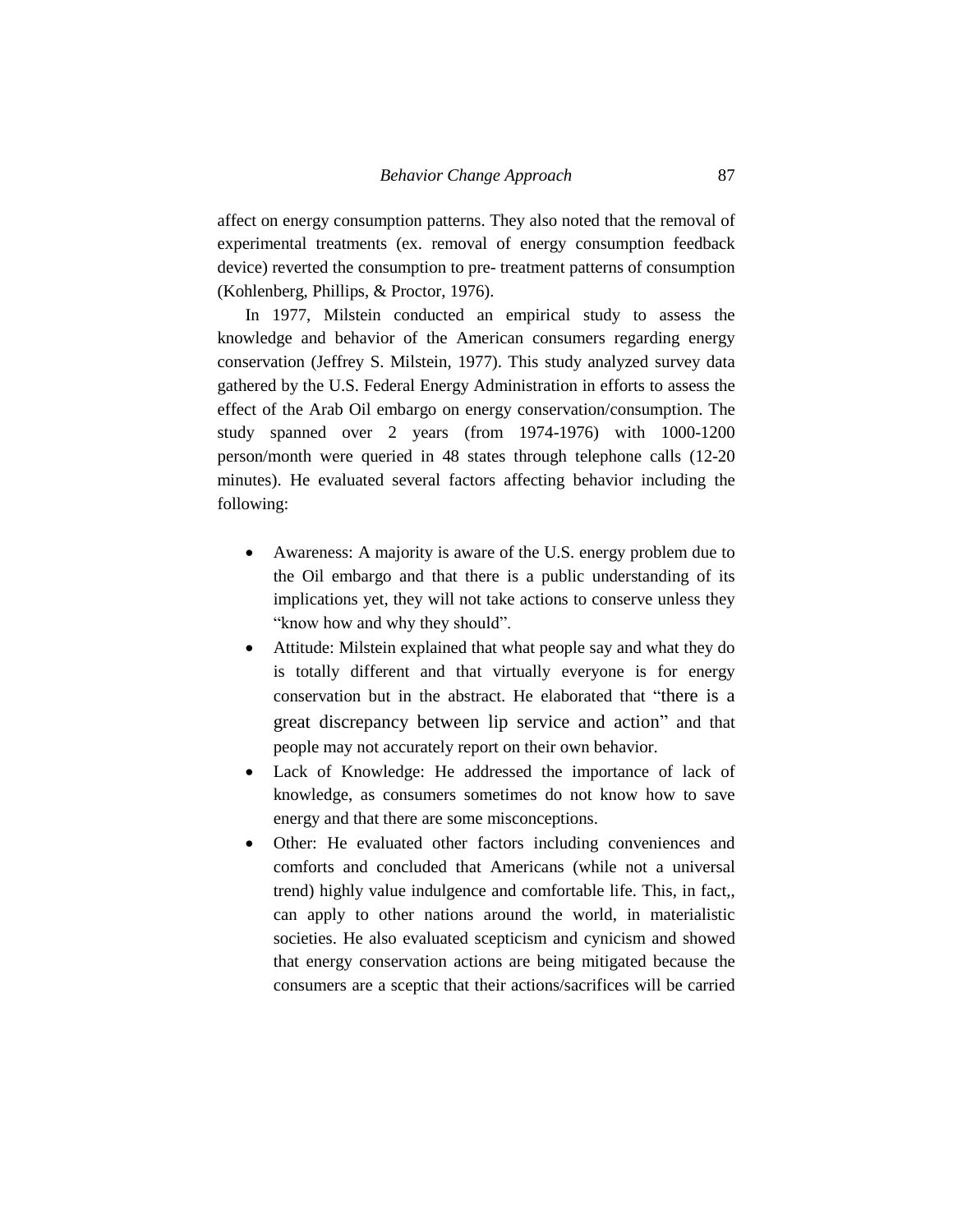equitably by others such as the government and the industry. He also highlighted the importance to use motives, the desire to financial benefits and to induce people to save energy (Jeffrey S. Milstein, 1977).

In recent studies such as the one by Frederiks et al. (Frederiks, Karen, & Hobman, 2015) the authors indicated that consumer choices and behavior are governed by cognitive biases and heuristics. They elaborated that people are driven by loss aversion rather than gain, use relative rather than absolute evaluation and prefer lower certainties over higher risks. According to the discussed studies and other several behavior studies, it has been shown that people can think and act differently and cannot maintain behavior change over a long period of time. Often a gap between people knowledge, value, attitude and intention and their observable energy consumption behavior is found. Hence people even when they know about the environmental benefits using a greener technology such as using solar panels, they do not adopt such a technology. Not adopting such a technology while knowing its benefits are not necessarily an indicator of low environmental values. This poses difficulties in predicting consumer behavior. While many think that household energy consumption is driven by financial incentives as indicated by Milstein (Jeffrey S. Milstein, 1977), other behavioral economics studies explain that other factors dictate consumers' behavior. These factors include biases such as the status quo, loss and risk aversion, sunk-cost effects, time and space (temporal and spatial) discounting, and the availability bias (Chatzidakis & Lee, 2013). Thus the behavior assessment is a vast field. Many factors can contribute to either promoting or hindering a targeted behavior. This chapter will shed some light on some factors that can be of influence on behavior in anticipation that it can provide a better understanding of behavior physiological factors. This understanding can aid in designing adaptable energy efficiency interventions that can aid in developing a targeted longlasting behavior change.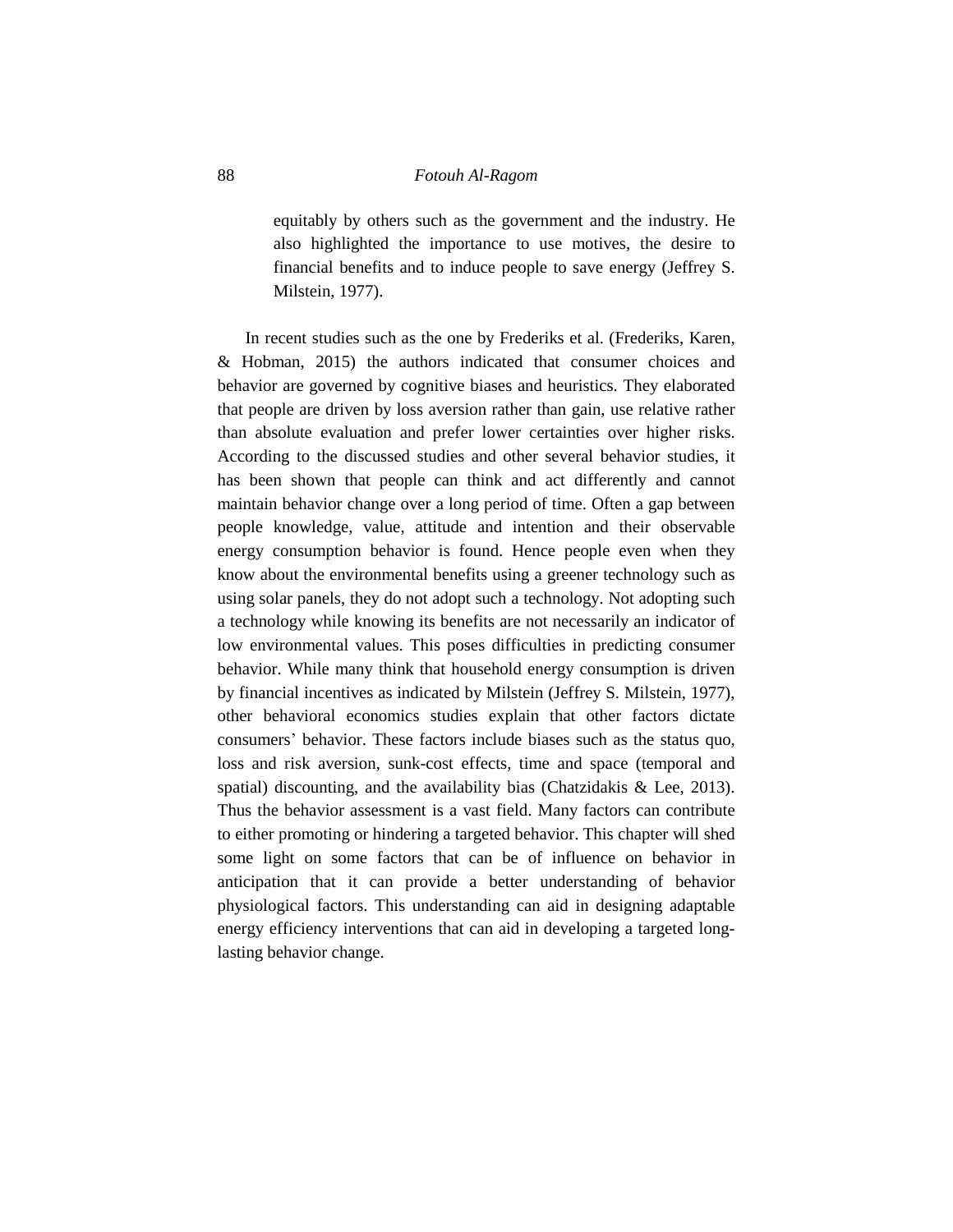# **BEHAVIOR GAPS**

Despite the individuals' awareness, values, preferences and intention towards energy efficiency, sustainability or any socially desirable behavior, their actions do not coincide with their intentions and their values and attitudes fail to materialize into technologies purchases. Connolly and Prothero's argued that while individuals feel empowered and responsible for environmental issues, their insecurities of not knowing what the 'best' or 'right' choices are can hinder their involvement in pursuing or adopting options that are inline with best environmental practice (Connolly & Prothero, 2008). Often attitudes, intentions and behavior do not correlate well, which can lead to a low adoption rate of energy-saving measures by the consumers (Baker, 2003). This can hamper the desired effect from awareness campaigns, which assume that increasing the consumers' knowledge will alter their behavior and guarantee long-term adoption of efficient practices. Hence the analysis of the behavior gaps can be used to understand the energy consumption behavior and consumer preferences. Various behavior gaps exist, which can aid, once understood in designing successful behavior change campaigns as shown in Figure 1.

#### **Attitude-Action Gap**

This gap represents the discrepancy between consumers' expressed preferences for energy efficiency practice or technology adoption and their actual willingness/unwillingness to commit is commonly referred to as the attitude-behavior/action gap (Barnett, 2007; Clarke, Barnett, Cloke, & Malpass, 2007; Claudy, Peterson, & Driscoll, 2013; Moraes, Carrigan, & Szmigin, 2012). The attitude-behavior gap was addressed by several authors and many have demonstrated that attitude-behavior inconsistencies exist as some case studies have shown that positive attitudes towards behaviors will not necessarily lead to the performance of the intended behavior. Marius et al. argued that when focusing only on attitudebehaviour, reasons against adoption will not be evident (Claudy et al.,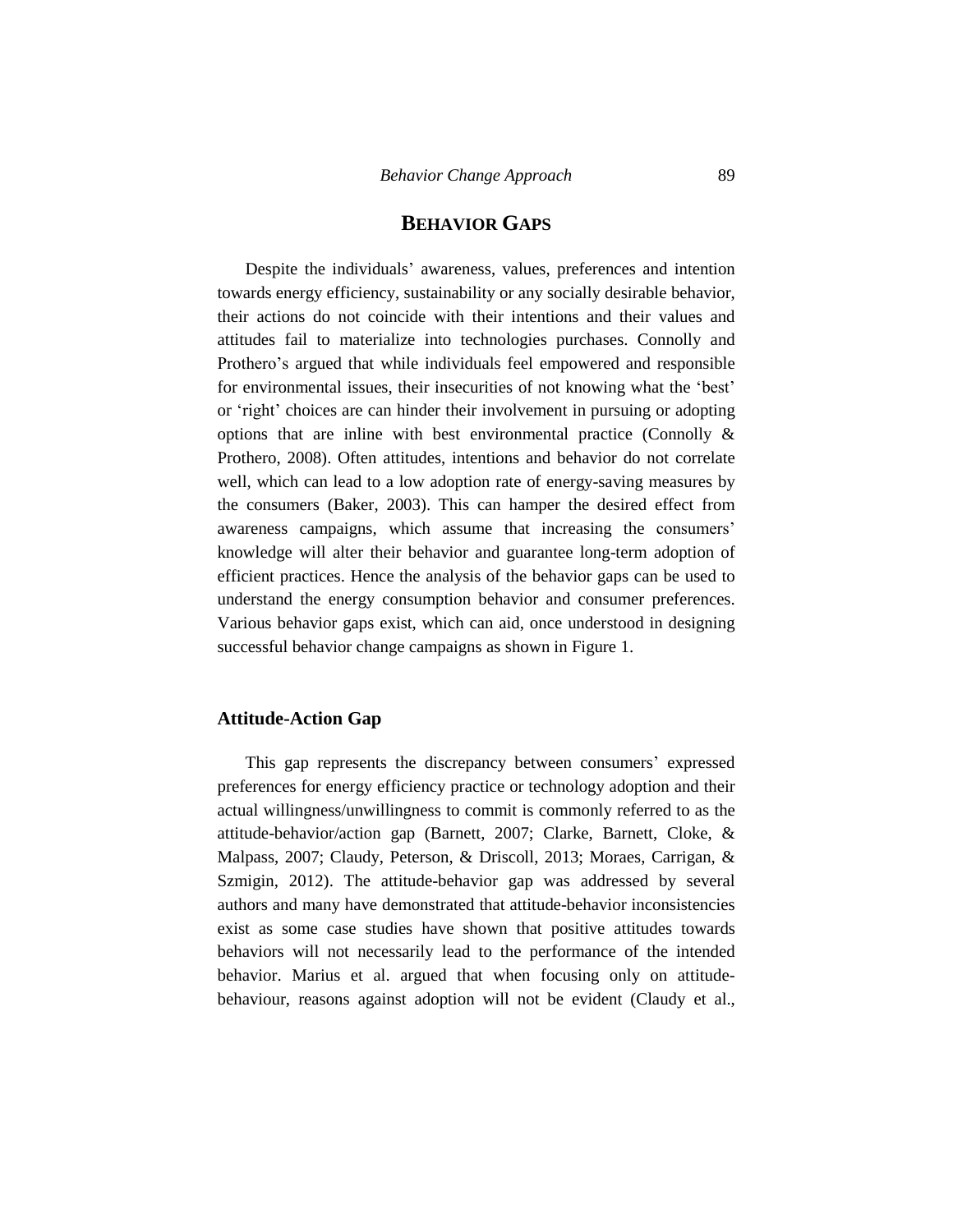2013). By applying behavioral reasoning theory on consumer adoption of solar panels they have concluded that it is important to reduce reasons against adoption in order to increase the adoption of the panels and other renewable energy technologies in the future. Chatzidakis and Lee supported the phenomena of negation and affirmation in reasons theory as they highlighted how the ''reasons against'' consumption are not always the logical opposite of the ''reasons for'' consumption (Chatzidakis & Lee, 2013).

They have explained that the reasons against adoption of solar panels included the high cost of renewable energy technologies due to the conventional energy government direct/indirect subsidies, and discussions of stakeholders on the financial payback time of renewable energy investment decisions (Claudy et al., 2013).



Figure 1. Identified behavior gaps.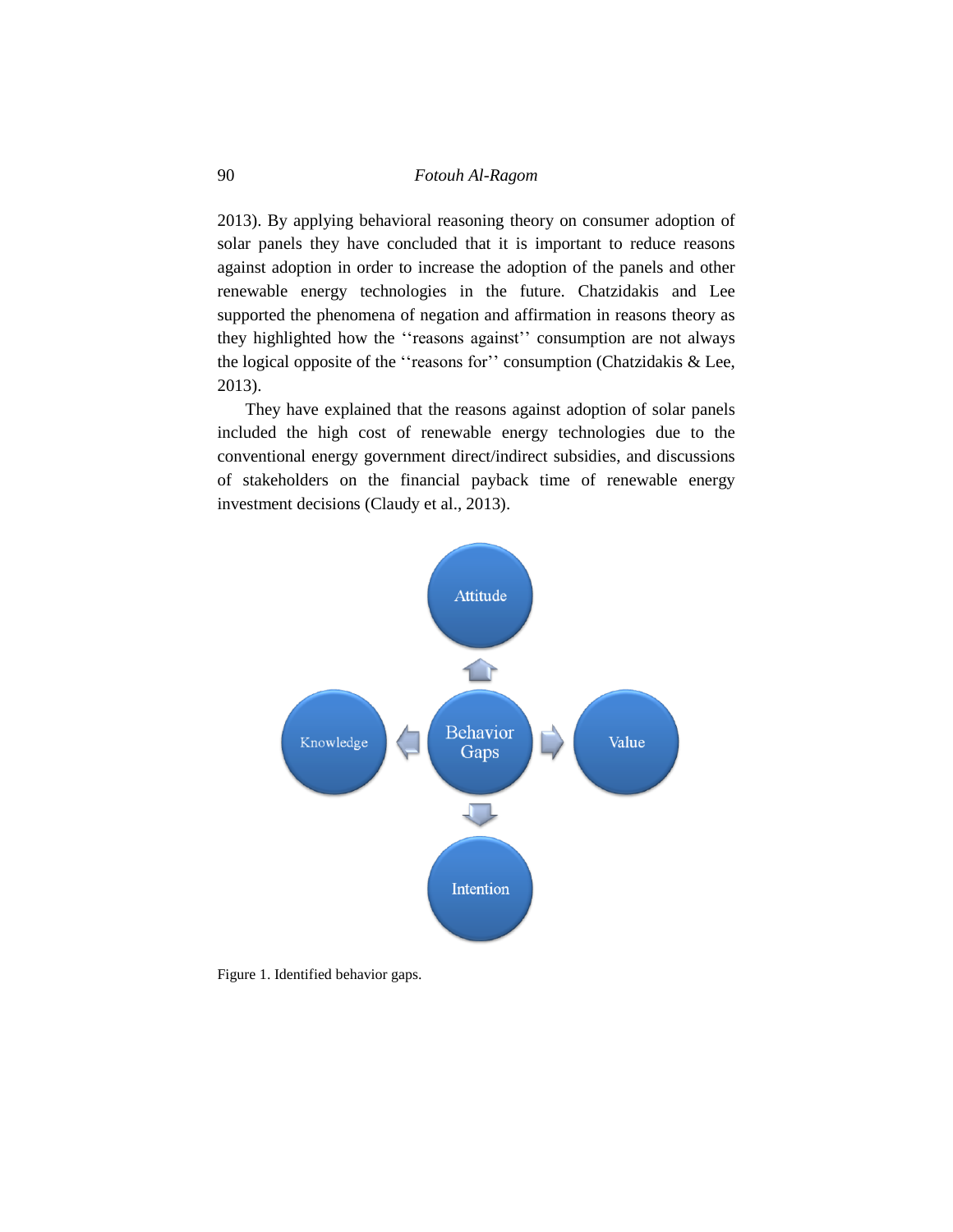# **Knowledge-Action Gap**

Verplanken and Wood argued that in the long run informational interventions will not succeed. They stressed the importance of sustaining habits for behavior change by considering the socio-structural factors. They suggest that repeatability can lead to decision withdrawal and that behavior can be mechanically prompted by contextual and environmental factors (Verplanken & Wood, 2006). Newton and Meyer pointed that "attitudes and behaviors are highly dynamic which prompts changes at any point in time" (Newton & Meyer, 2013). Psychological barriers, not knowing how to change, is amplified in high-cost energy conservation behavior. Lacroix and Gifford (Lacroix & Gifford, 2017) explain that ignorance (as a barrier to behavior change) might not be a barrier for a low-cost behavior (ex. taking shorter showers) but it may apply in a highcost behavior (ex. installing solar panels).

#### **Intention-Action Gap**

Newton and Meyer, 2013, illustrated that, in the conceptual framework for consumption research, urban locality, dwelling, household and individuals all contribute to the actual consumption. While the determinants of consumption include the demand side (individuals, households and the settings related to their dwelling, urban location or social surroundings) and the supply side (a technological innovation of key infrastructures, systems and services), the individuals and households behavior change can hold a faster rate of sustainability transformation. They implied that the change is possible in both determinants, yet the timescale required is considerable for the supply side which explains the amplified government's interest in behavior change policies and programs (Newton & Meyer, 2013; UNEP, 2011). In addition, they highlighted that several research studies on urban resource use are finding a gap between attitudes and actions as individuals' behavior and their intentions (Gilg & Barr, 2005; Lorenzoni, Nicholson-Cole, & Whitmarshb, 2007).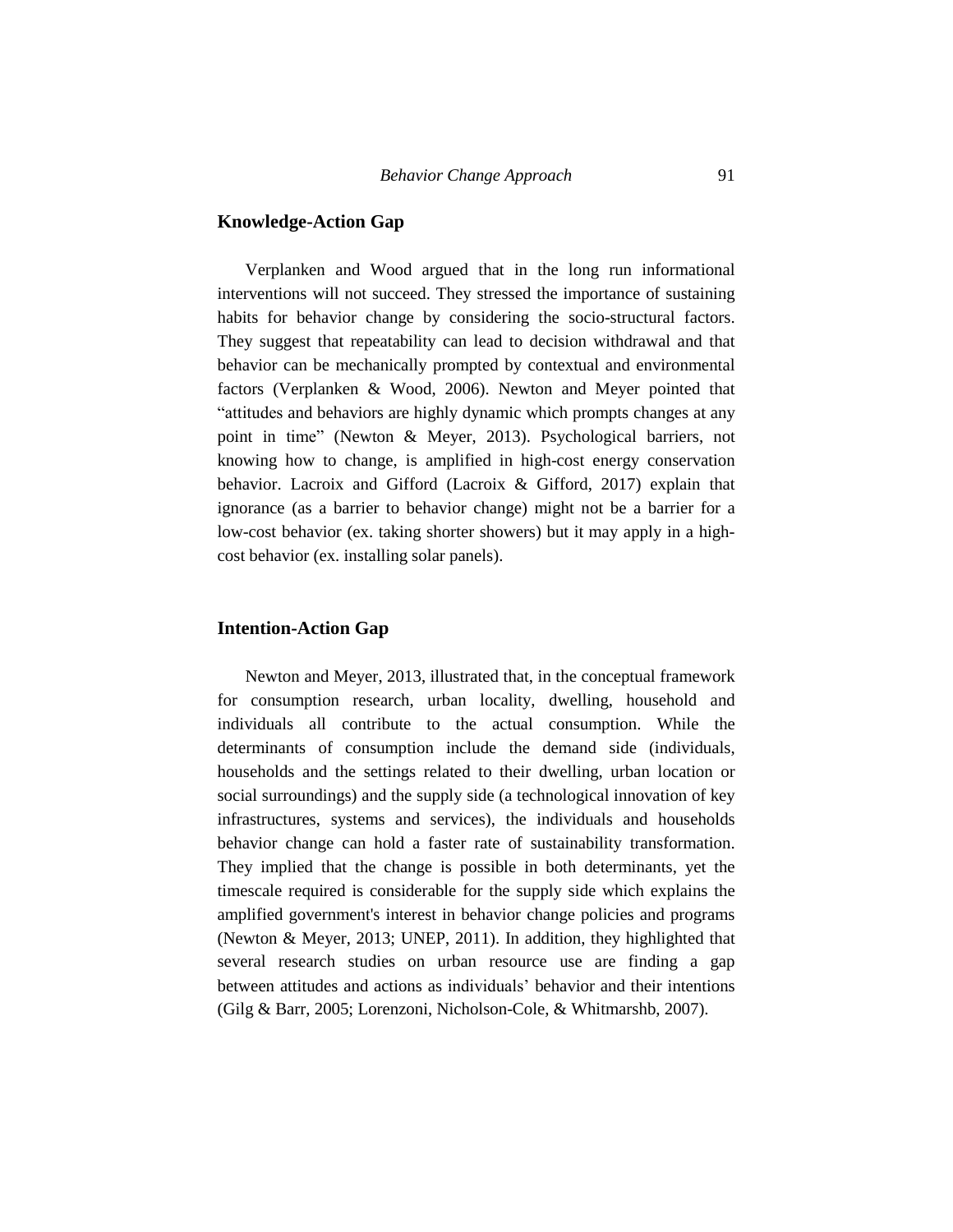Newton and Meyer used the lifestyle segmentation (LSS) in studying actual consumption behavior. While they have detected three clusters "committed greens", "material greens" and enviro-sceptics" which validated typology, they could not detect any consumption behavior variation across the three clusters. They reasoned that the current gap between intentions and action is due to the range of barriers to sustainable consumption. These barriers include lack of relevant knowledge; availability of information; organizational challenges, i.e., how to get it done; time (temporal) constraints, similar to (Chatzidakis & Lee, 2013); and financial constraints (return on investment).

#### **Value-Action Gap**

This gap describes how individuals place a high value on an issue and the low level of action they take to counteract in an attempt to reform the issue in concern. Environmental behavior studies demonstrate that, in view of climate change, even though Americans and Canadians citizens think that climate change is a serious problem and that scientific evidence is proving the link between human activity and the climate change, they are still engaged in activities that lead to GHG emissions (Lacroix & Gifford, 2017; Leiserowitz, 2006; Lorenzoni et al., 2007). Blake theorized that, based on research evaluation, " that people do not have a fixed, rational and ready-made set of values that will be activated by particular calls to action; rather people's values are negotiated, transitory and sometimes contradictory" (Blake, 1999). From baseline research based on questionnaires and face-to-face interviews in Huntingdonshire sustainable community project in which respondents despite their general concern for the environment, were asked to identify the barriers or reasons that prevented them from carrying out particular environmental actions. The responses were summarized and coded. Three different categories of obstacles were identified between concern and action. These categories are as follows: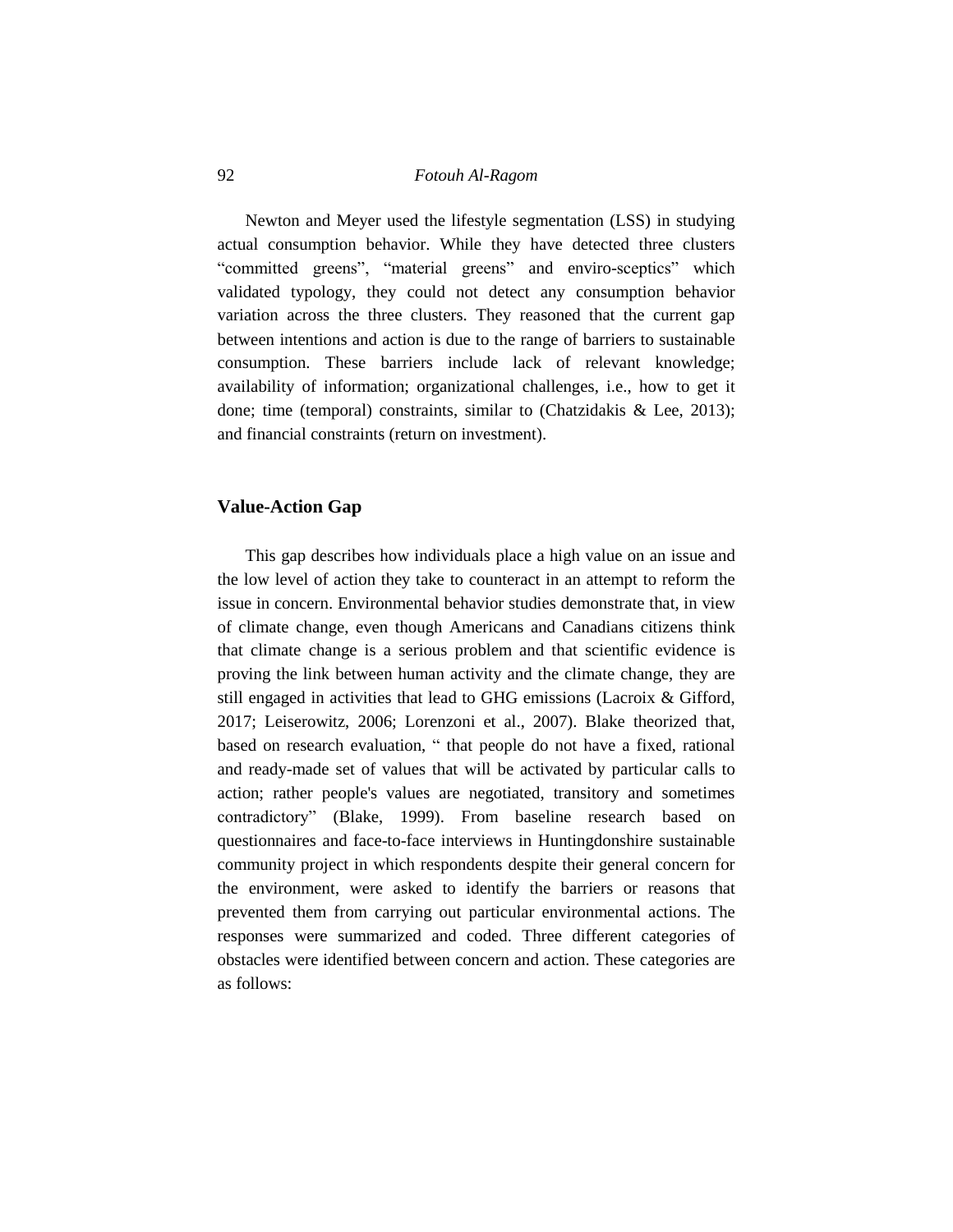- Individuality: Personal attitudes or cognitive structure can prevent an individual from taking action because of several reasons including laziness, lack of interest, not having a self-belief in being the right person for action.
- Responsibility: The belief that external (government, groups) control rather than internal control (individual) can create a difference in changing the situation is another barrier to action. The lack of responsibility is also amplified in those individuals who do not own the property they live in. They lack the motivation to take action even if they value environmental concerns related to rational consumption.
- Practicality: Some practical constraints (social or institutional) may prevent people from adopting an action, irrespective of their values or intentions. These include lack of time, money, physical space, information, encouragement and experience (UK Essays 2015).

Thus, according to Blake, the importance of different barriers to action will vary widely in different communities. Different appropriate strategies need to be designed for specific individuals, communities and institutions. As he clearly states that "There can never be a blueprint for encouraging environmental action".

The behavior gaps discussed above can hinder any behavior intervention program. Hence understanding these gaps and mitigating their effects is essential to interventions success. These gaps usually are happening on the subconscious level. Thus if such gaps are pointed out to the targeted individuals, they might be more aware of their actions which might lead to a behavior change that can match their values and attitudes.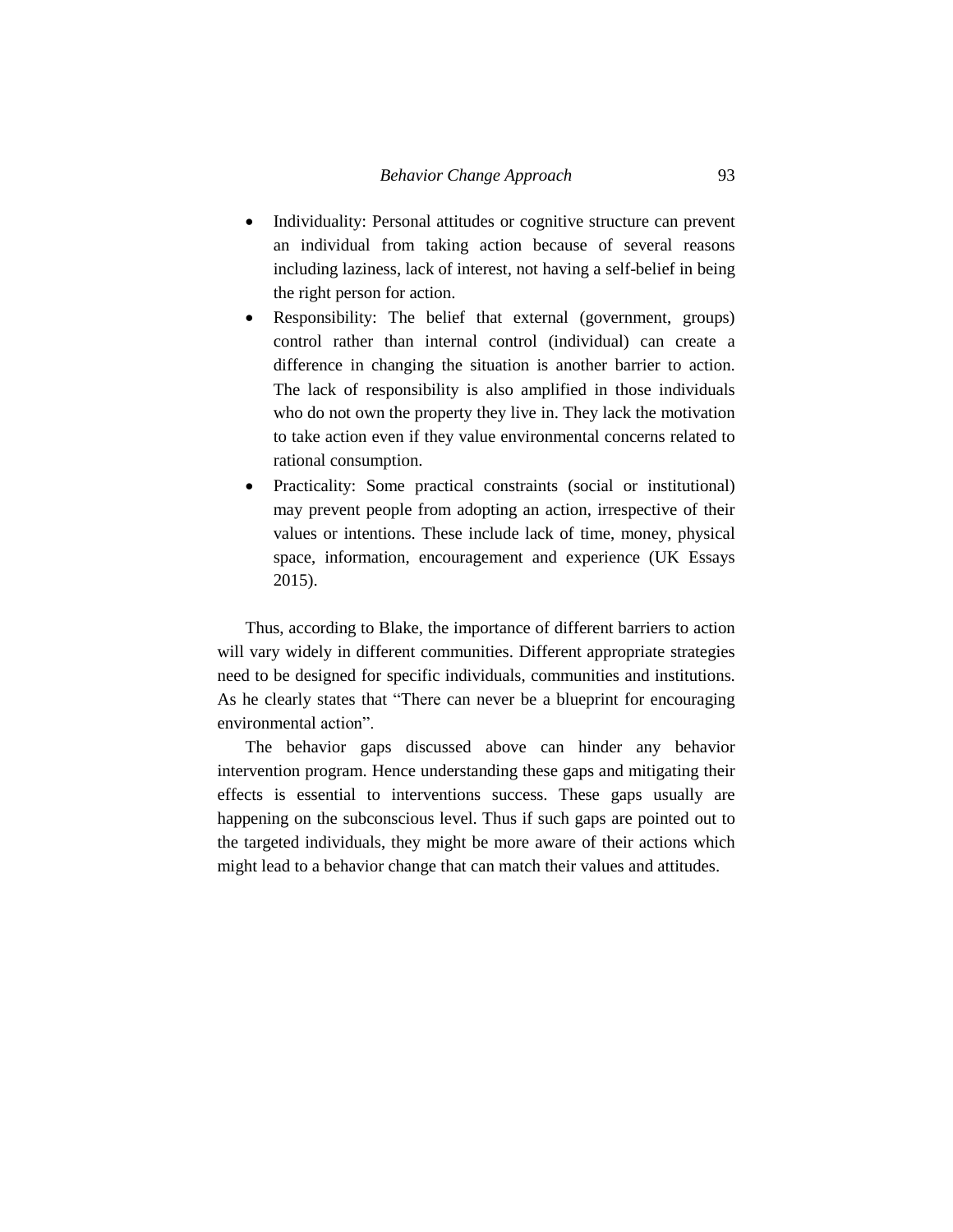

Figure 2. The most pervasive behavior biases.

# **BIASES**

A stimulus can alter an intended behavior of humans by invoking certain biases. Accordingly, understanding these biases can help in adjusting behavior to achieve the desired target such as promoting sustainable energy and energy efficiency. Figure 2 illustrates the most powerful human biases including status Quo, loss and risk aversion, sunk cost effects, temporal and spatial discounting, and availability. While other biases exist the most pervasive one will be discussed. These are important as a large body of research indicates that biases can affect individuals' decisions even when cost-benefit shows advantageous options.

# **Status Quo**

Humans tend to go with the flow and resist change (i.e., Status Quo). Individuals prefer to follow the status quo even when new alternatives might be of financial benefits or materially advantageous (Frederiks, Stenner, Hobman, et al., 2015; Kahneman, Knetsch, Thaler, Johnson, & Professor, 1991; Kahneman & Tversky, 1979; Samuelson & Zeckhauser, 1988). When individuals get overwhelmed with too many options, they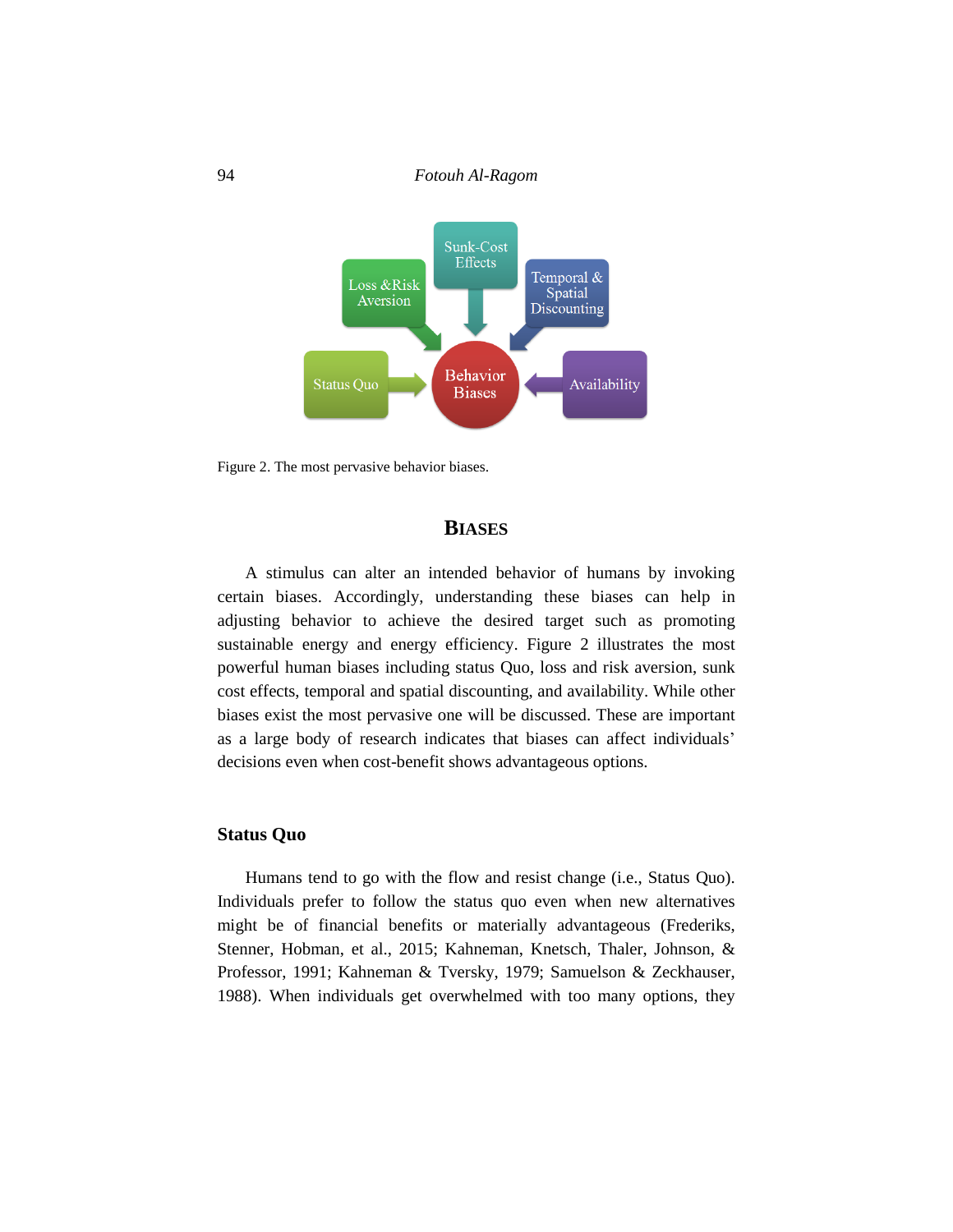usually prefer the easier option which is, choose nothing rather than face the risk of the new and unknown. "People don't like change, and they often don't choose to change a current choice, even if the options available are better than the status quo" (Jewel 2015). Understanding this bias can aid in designing well-suited programs for energy efficiency through behavior change. Opower is an example of a company that utilized behavioral economics in the energy field. Opower, owned by Oracle, is a provider of customer engagement and energy efficiency cloud services to utilities (Oracle, 2016). Opower provides customer engagement platforms for utilities. Opower products are being used by more than 100 utilities in 9 countries. More than 50 million homes are being served by Opower through demand-side management platforms. Opower management platforms which were developed using design thinking methodology informs customers about their energy consumption, and provide personalized ways to save energy and money. Thus their focus is on tailoring solutions to serve the needs of their customers.

#### **Loss and Risk Aversion**

The loss/risk aversion in behavior economics arise from prospect theory. Prospect theory is a behavioral model defined by Kahneman and Tversky in 1979 (Kahneman & Tversky, 1979). It explains how people choose between alternatives under risk and uncertainty. They theorized that people value gains and losses differently, and, will base decisions on perceived gains rather than perceived losses. People value certain outcomes rather than taking risks for higher gains involving some uncertainty, this is termed as the certainty effect. The certainty effect contributes to lose/risk aversion. Risk aversion is in selecting choices that involve sure gains and loss aversion (avoid taking risks) in choices that involve sure losses. Thus, if a person is given two equal choices, one expressed in terms of possible gains and the other in possible losses, he/she would choose the former, even when they achieve the same economic end result.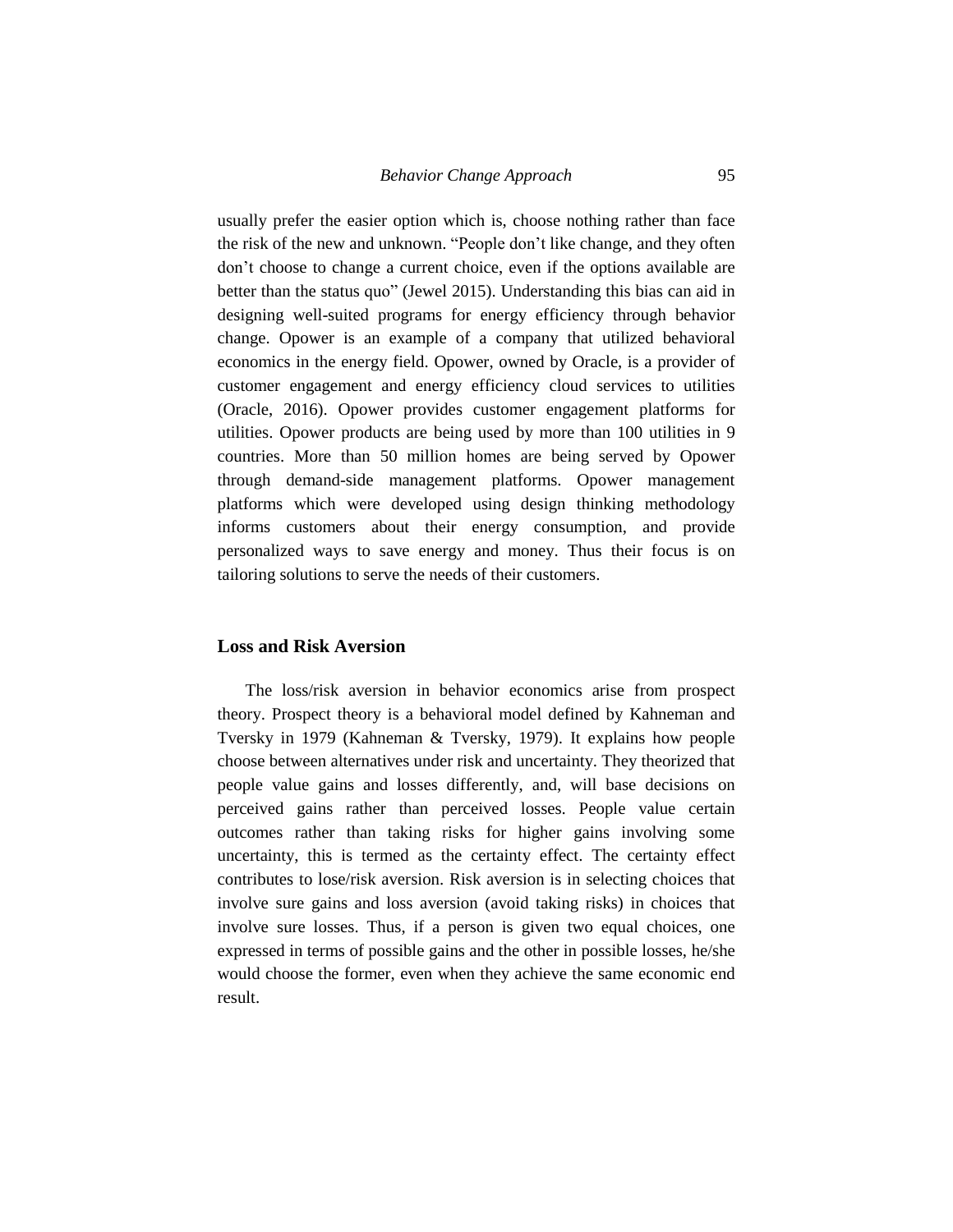# **Sunk Cost Effect**

Once a valued resource such as effort, time, and money is invested, people tend to become fixated (persistent) in an endeavour and avoid new opportunities even if the valued recourse becomes risky. This is known as the "sunk cost" (Arkes & Blumer, 1985; Garland, 1990; Kahneman et al., 1991; Newport, 1991; Thaler, 1980). Individuals would prefer to recover losses already suffered and discount future costs and benefits. An example of that is when keeping a losing stock and holding it hoping that it will recover. Fredericks et al. (Frederiks, Stenner, Hobman, et al., 2015) argued that this might stem from "Don't waist rule" learned through childhood, where abandoning an option is like waiting (ex. food). Based on research findings it has been suggested that the rate of use of a good or a service increases as the purchase value increases (Arkes & Blumer, 1985). As an example enduring costs for purchasing cars, appliances can increase their use. Hence cars are driven more; appliances are used more often even if not needed (Wolfram 2013). Dixit and Pindyck (1994) proposed a model of investment behavior. This model explains that procrastination of technology adoption when faced with future development uncertainty, can be a rational option. Van Soest and De Groot empirically tested and validated that model (van Soest and de Groot 2011).

### **Temporal and Spatial Discounting**

Discounting can be defined as the "technique for comparing the values of costs and benefits which occur at different points in time" (Baum, Easterling, Baum, & Easterling, 2010). Temporal (time) or Spatial (space, distance), discounting include comparing values of an opportunity when considering timeframe or distance (location, space availability). Temporal and spatial discounting are sometimes linked and both can affect the perception of consequences of actions (Baum, 2012; Peattie, 2010). Analyzing temporal and special discounting can help in understanding how humans discount across space and time. Decisions are affected when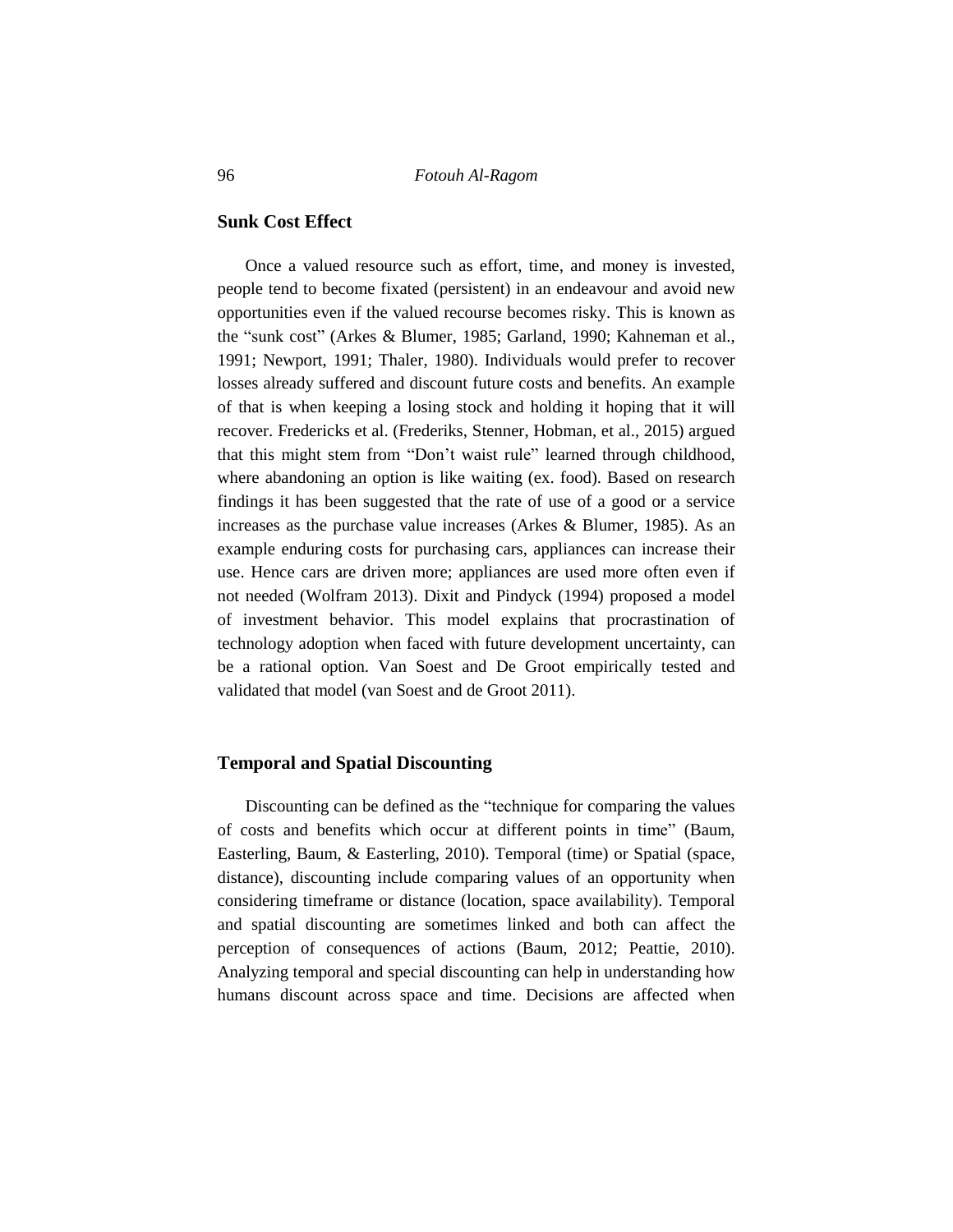considering the timeframe of any given choice or option. Temporal frame whether it's daily, monthly or yearly contributes to loss aversion. Energy efficiency measures require initial investments, while the benefits are realized later in time. Hence when framing any customer-focused messages, temporal discounting need to be taken into consideration, to minimize the effect of the initial cost incurred and highlight the future savings that will be realized.

Gill found that framing energy savings opportunity on a monthly basis can encourage its adaptation (Gill, 2015) and reduce the temporal discounting. The "pennies-a-day" strategy, in which an aggregate expense is represented on small daily or ongoing expense can provide and explanation of Gill's finding (Gourville, 1998). This concept explains why customers prefer monthly subscription of magazines, internet or mobile plans rather than the yearly subscription. Delayed gratification can also be offset by either providing small immediate rewards (ex. praise, recognition, in-kind gifts) or using a technique known as 'episodic future thinking' (Frederiks, Stenner, & Hobman, 2015). Episodic future thinking involves describing future rewards in a more vivid and tangible way (Hershfield et al., 2011; Kim, Schnall, & White, 2013; Oluyomi Daniel, Stanton, & Epstein, 2013).

Socio-spatial distance is the effect of the resistance on the person willingness to take action. Busse and Menzel examined the impact of social-spatial distance adolescents' willingness to engage in proenvironmental behavior (Busse & Menzel, 2014).

The literature on spatial discounting related to various issues can highlight the link between spatial discounting and risk perception. Baum et al. showed that climate change adaptation is affected by spatial discounting (Baum et al., 2010). People spatially discount the instrumental value of different locations which led some to migrate to these locations. Horst evaluated spatial discounting on wind farm acceptance. He explained that while the concept of some services (i.e., renewable energy) is accepted by the studied population in principle, the residents opposed such service in practice. This phenomenon is known as; not in my back yard (NIMBY) behavior. He elaborated that NIMBY was affected by the living proximity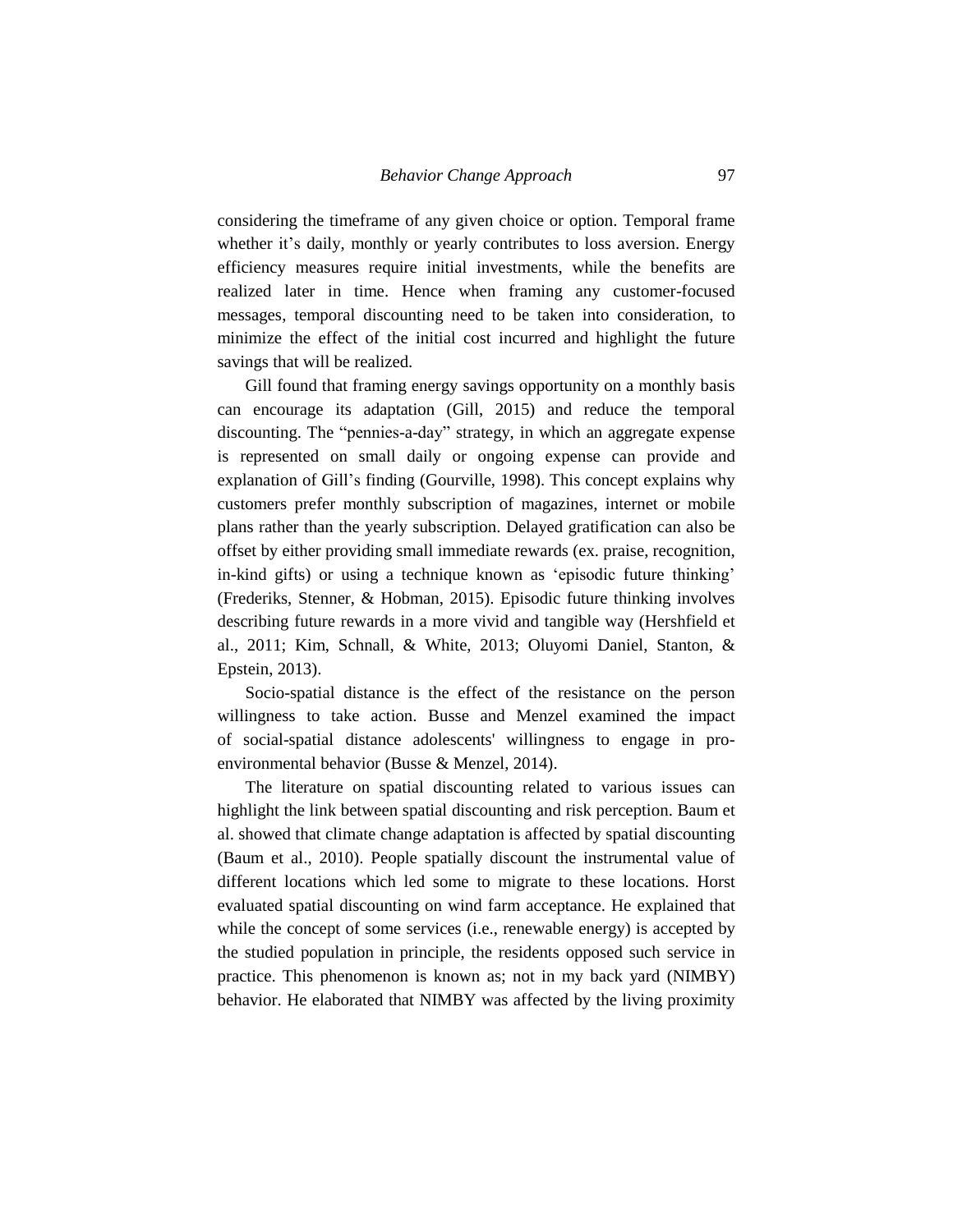of the population (Van Der Horst, 2007). Hence those living close to the site of a proposed windfarm are opposed to it because of the level of risk perception. On the other hand, those who lived further away from an existing windfarm are also opposed to it as they lack the local experience which can affect their perception benefits. He added that once the projects were started the opposition rate dropped. Thus, spatial discounting, as well as temporal discounting, is not static but dynamic in nature.

# **DESIGN THINKING METHODOLOGY**

"We cannot solve problems by using the same kind of thinking we use when we created them".

*Albert Einstein*

Commonly a system, device, technology or intervention is developed to serve a certain need or solve an existing problem then once developed; it has to be marketed to push towards its utilization. On the other hand, People, the end users, are the core of design thinking. People are the users of buildings, equipment and new gadgets. Hence, design thinking is an approach that puts "human needs, capabilities and behavior in the first place, and then applies technical and design tools to accommodate those needs and ways of behaving." (Kuzniatsou 2016). Design thinking invokes innovation and creativity. It is defined by Tim Brown CEO of IDEO, an international design and consulting firm in California USA, as follows:

"Design thinking is a human-centred approach to innovation that draws from the designer's toolkit to integrate the needs of people, the possibilities of technology, and the requirements for business success." (IDEO 2017).

Services, products, devices developed using design thinking, will resonate more deeply with people making them easily adaptive for a longer period. The origin of design thinking can be linked to "The Sciences of the Artificial," Nobel Prize laureate Herbert Simon, published in 1969 (Herbert A. Simon, 1996). He developed the first formal 7 steps framework for design thinking. Currently, there are different alternatives to the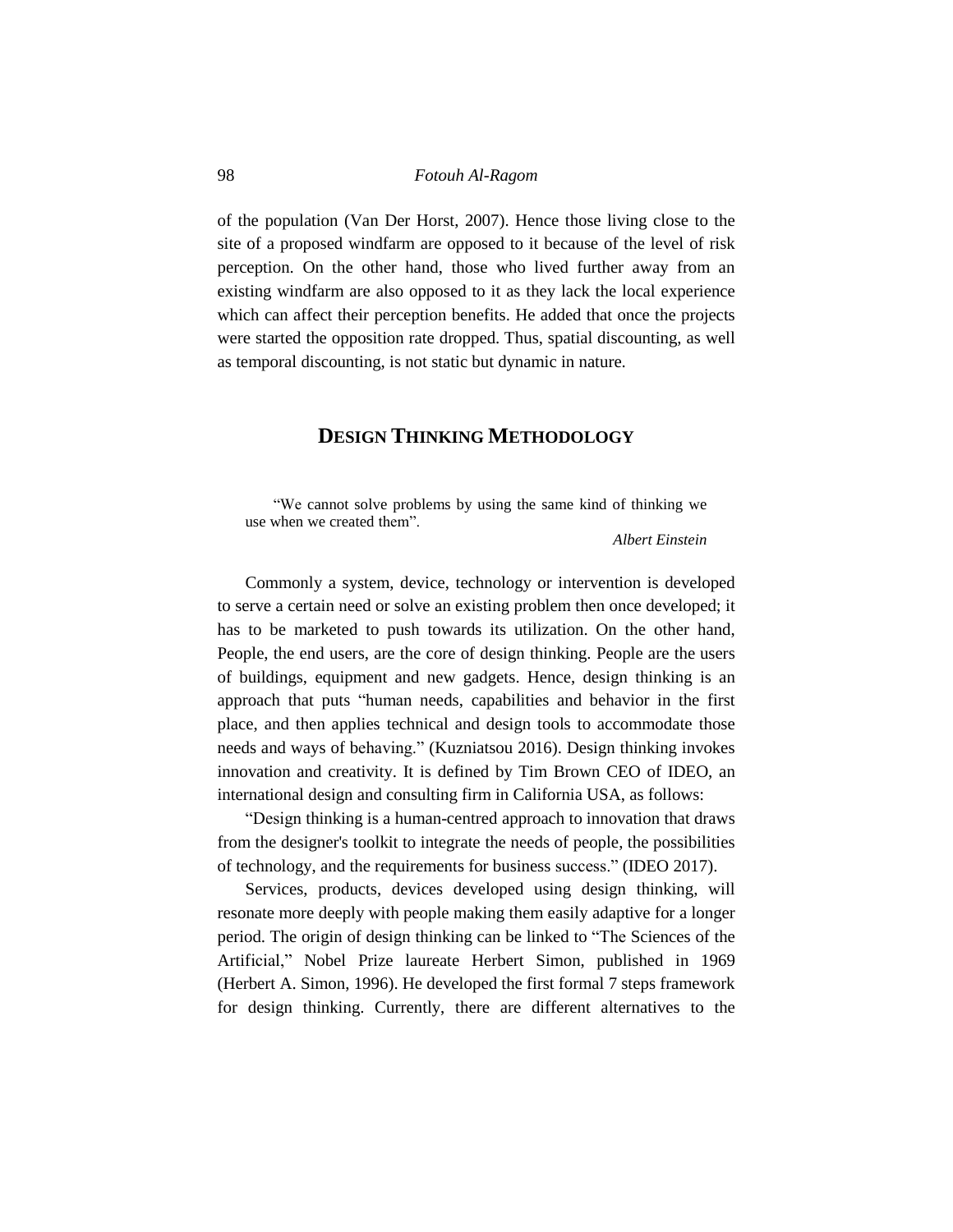number of steps ranging from 3 to 7. While there is no standardized model for design thinking, each industry develops it's own using a basic framework that is common to all design thinking processes. The practices that were developed at d.school at Stanford University involve a 5 steps model will be discussed here (Stanford, 2017). This framework consists of the following five steps (Rikke and Teo, 2017-a):

- Empathize: In simple terms, empathy means the ability to feel and understand the feelings of others. Thus emphasize mode is what a person can do to understand people needs (physical and emotional). Since usually when a system developer or designer work to solve a problem it is rarely his/her own. Accordingly, the empathy must be built for the users in order to understand how they feel and think. One can develop empathy through observing others behavior, engaging with users through questionnaires and interviews and immersing in the user's experience by actually living in the situation. By doing that, insights can be revealed that can lead to innovative solutions.
- Define: After developing empathy for the user, and based on the gathered information, this step is all about making sense and defining the problem statement and then coming up with an actionable problem statement. This stage will start the process for the following stage "Ideation" by asking the questions "How might we do ….?" (SAP 2017).
- Ideate: This step is all about generating a wide range of ideas. It is not about coming up with the best one, as this comes at a later stage. Thus the focus is ideas generation to create, think outside the box, (innovative) solutions for the users. There are numerous techniques for ideation stage including Brainstorming, bodystorming, stoking, worst possible idea and SCAMPER (Substitute, Combine, Adapt, Modify/Magnify/Minify, Put to another use, eliminate and Reverse) (Rikke and Teo 2017-b). The working team can vote on three ideas to carry them out for the next step that is prototyping.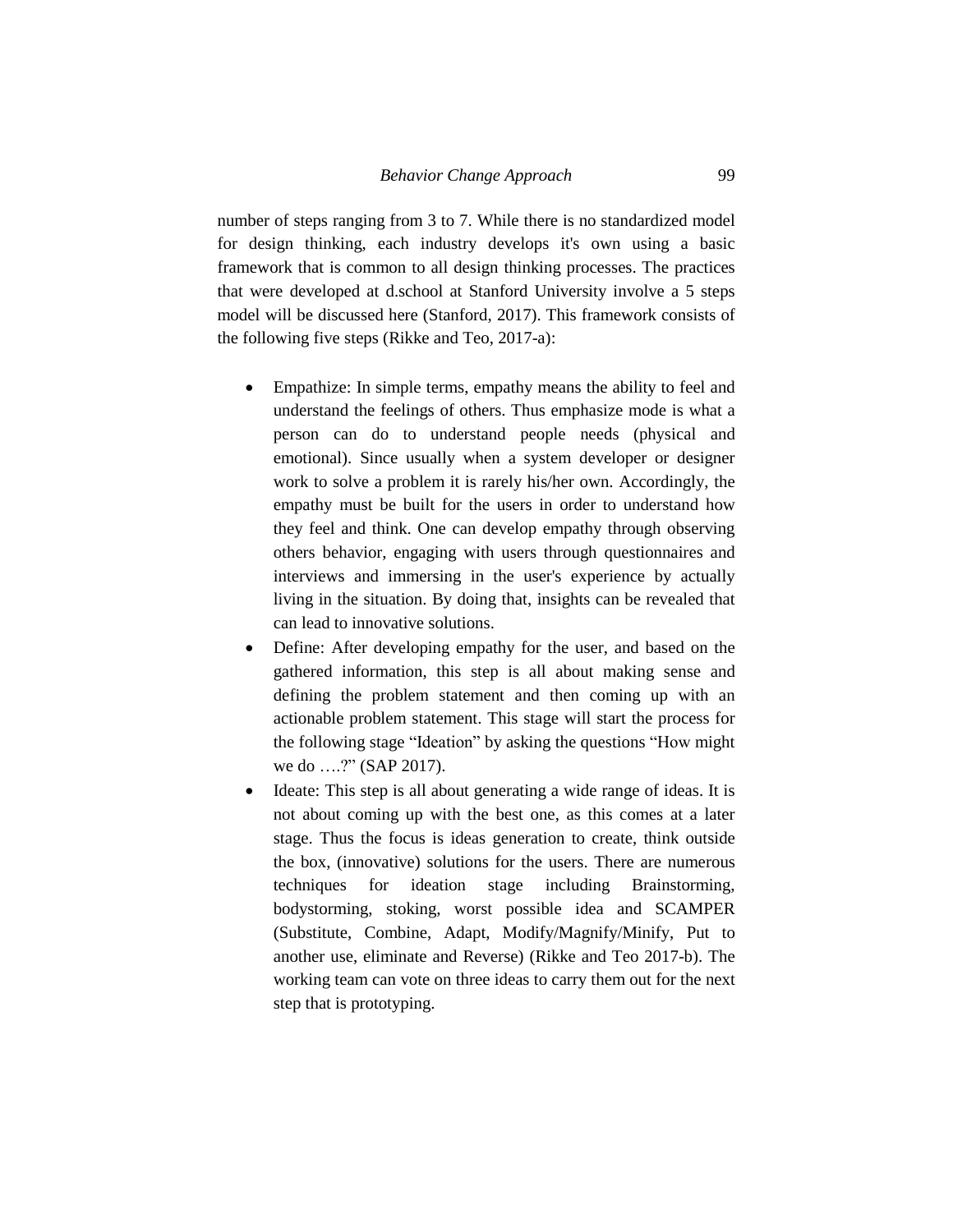- Prototype: In this step, ideas are transferred to the physical world. The physical forms can be post-it-notes, role playing, an object, a storyboard or an interface. The prototypes allow the users and the designers to interact with the idea in design to test functionality. This is an experimental stage to help in selecting the best solution. The solutions can be rejected, redesigned or accepted based on the interaction and user experience. Rejected/redesigned solutions can help in reformulating the problem statement to come up with a better solution if none has been achieved. At this stage, the design team will be well informed about the product problems, how the users will feel, think and interact with the end product.
- Test: This mode will allow receiving feedback on the created prototypes from the end users. If the users like the prototype, then you need to know why. The prototype is tested by end-users and the design team can monitor how it is being used or misused, how they interact with it and listen to what they say about it and note the questions they have about it. Testing allows refinement of the solutions to make them better.

An example of an energy saving product that was developed using design thinking is the NEST thermostat. The thermostat main design driver was the frustration of programming old thermostats. This driver guided Tony Fadell, a former Senior Vice President at Apple, who was building an energy efficient house at that time. Tony engaged experts, contractors, conducted research, evaluated other versions of thermostats, and interviewed users to come up with the NEST. NEST through its learning algorithm known as "Autoschedule" develops a customer-tailored schedule. The development of NEST is an example of design thinking approach that is being used in energy efficiency (Nest Labs 2017). D. light is another example of employing design thinking in energy efficiency. D. light is a company with a mission to: "enable households without reliable electricity to attain the same quality of life as those with electricity." The founders of the company developed their idea during a design thinking course at Stanford University. They have arrived at their design while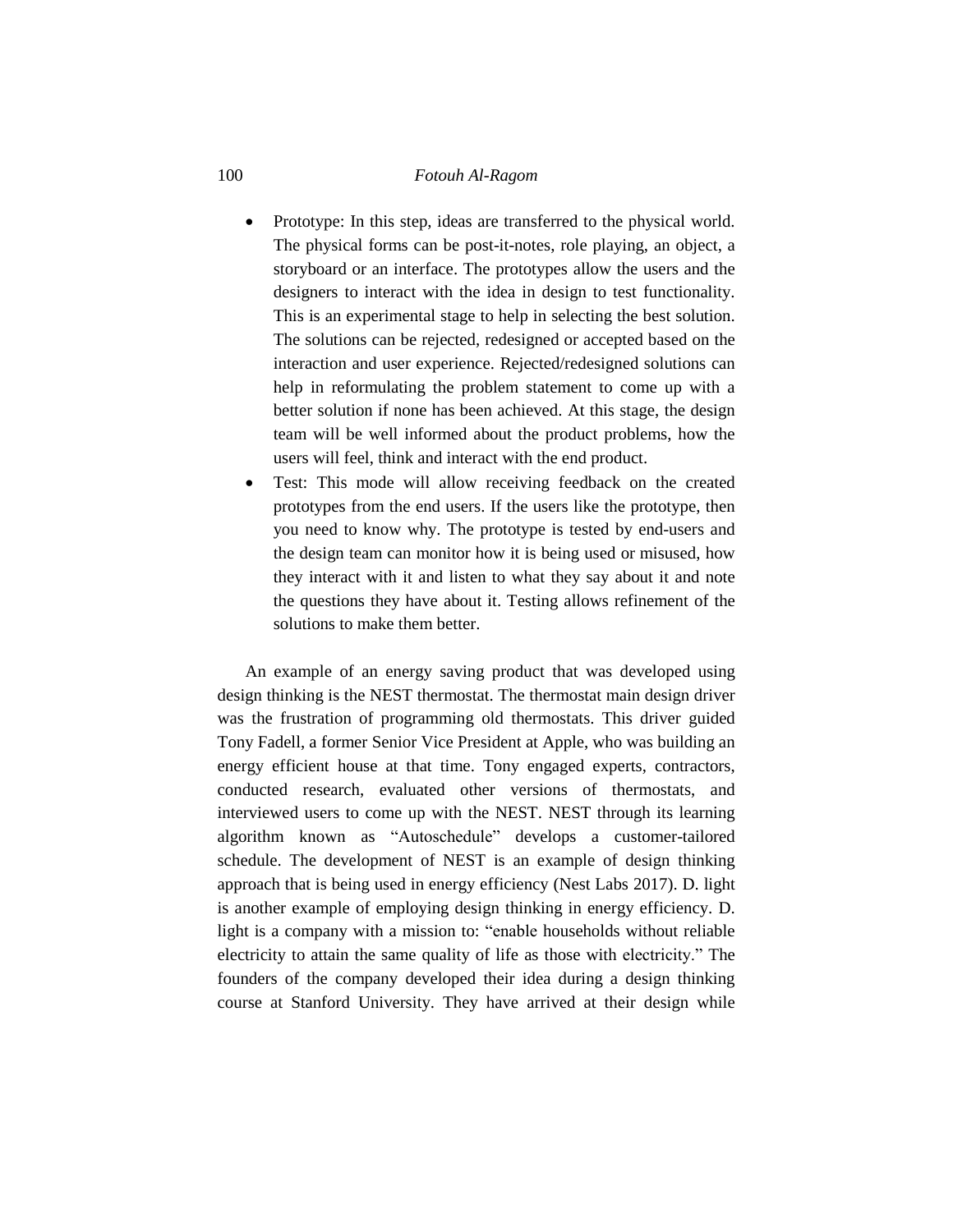attending a design thinking class at Stanford University titled Design for Extreme Affordability. They immersed themselves in lives of rural villagers. They have realized the dependence of rural villagers on Kerosene lamps despite their cost, indoor air pollution and contribution to causing a fire. Their solution was to bring clean, safe and bright light to every rural household. Their products which include a range of modular products such as desk lights, portable lanterns and solar home systems were sold in about 60 countries and improving the lives of nearly 30 million people (D.light design. 2018).

From the examples discussed above, it can be noticed that design thinking can play a vital role in the development of programs, products and systems. It can increase the adaptability of products. In the case of NEST thermostat, through surveying their customers they found out that "99% of those devices have schedules that save energy, as opposed to 11% before" (Busari 2012).

# **THE RIPPLE EFFECT CONCEPT**

The "ripple effects" is concept studied by researchers in the health field. This concept addresses the behavioral interventions and its effect on triggering multiple outcomes that are beyond the main target of the behavior interventions (Wilson, 2015). These outcomes, in the behavioral medicine field, include physical, psychological, and social health domains across the lifespan of individuals. Numerous evidenced-based intervention trials supported the existence of ripple effects. Some of these trials involved interventions in obesity for children and adolescence, drug prevention, diabetes and self-regulation of chronic diseases (ex. blood pressure) (Davis et al., 2011; Eather, Morgan, & Lubans, 2013; Epstein et al., 2008; Hillman et al., 2009; van Stralen et al., 2012; Wilson et al., 2009; Zarrett, Skiles, Wilson, & McClintock, 2012). The findings of these studies Showed evidence of ripple effect such as significant improvements in memory, attention, executive functioning (ex. planning and decisionmaking) arising from more complex cognitive processing by using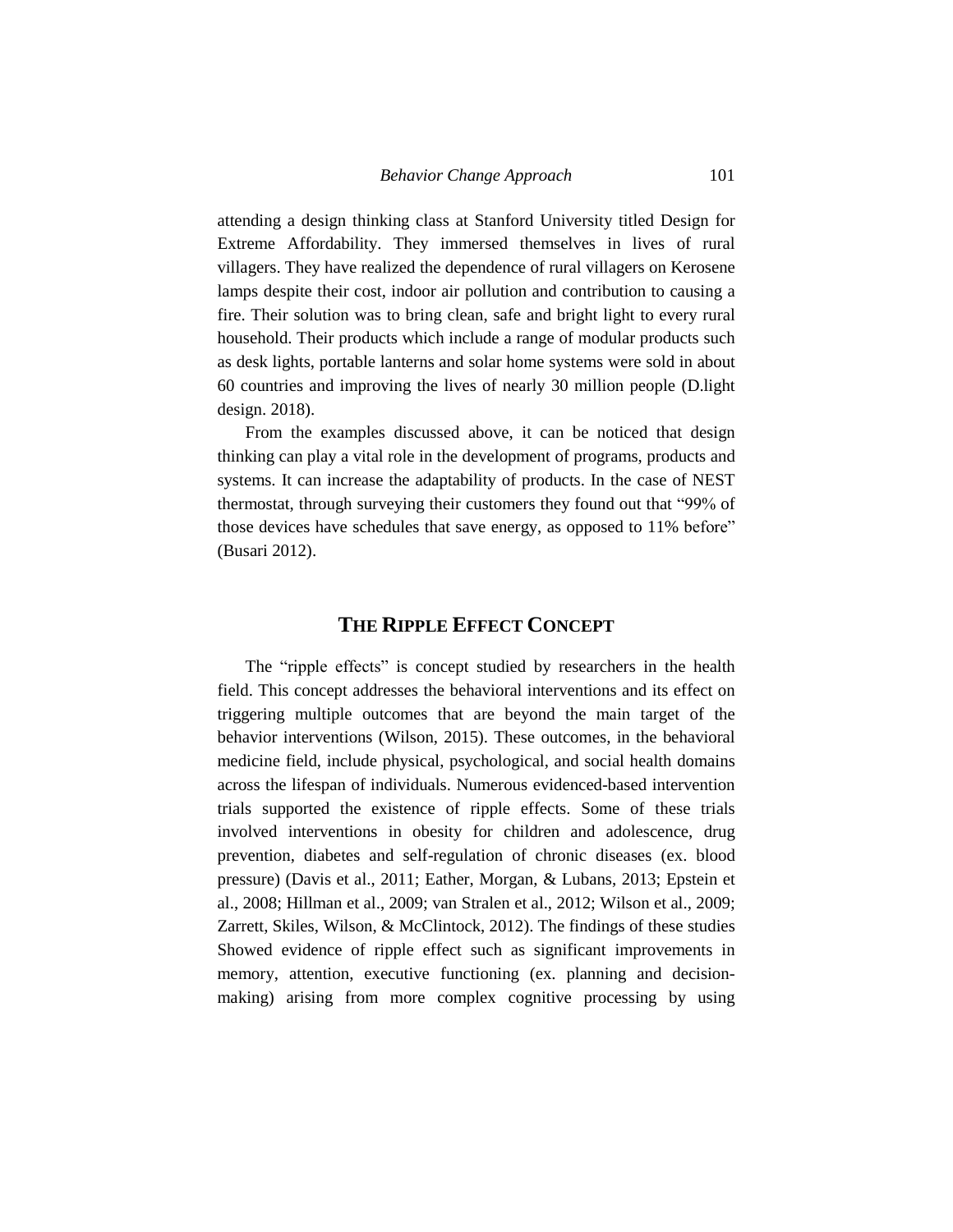measures of neuroelectric changes during cognitive performance tasks and self-regulation processes due to long-term adherence to healthy lifestyle behaviors engagement (Ahn et al., 2013; Botvin, Gilbert J, Griffin, Kenneth W, Paul, Elizabeth, Macaulay, Araxi, 2003; Botvin & Griffin, 2004; Botvin, Griffin, & Nichols, 2006; Gerber, 2006; Gorin et al., 2009; Kerr et al., 2008; Mata et al., 2009; Powers, Olsen, Oddone, & Bosworth, 2009; Werch et al., 2007). In addition, positive decision-making enhanced social and personal competence skills. These cascading effects across physical, mental, and social outcomes of well-being can lead to a higher return on investment (ex. less healthcare expenditure).

In view of energy efficiency can realize multiple benefits (i.e., ripple effects) include increased productivity enhanced product quality, improved system reliability and environmental compliance (Russell, 2015). Enhanced learning is an example of such effects (Howard, 2016). Usually, energy efficiency improvements focus almost exclusively on energy savings. While other benefits are recognized in concept but not highly portrayed. In Norway, a school installed tunable LED lighting. These are considered human-centric lighting (HCL) that are known to promote health and wellbeing (Wright, 2017). Lighting replacement additional benefits can include (if lights with longer life are used CFL vs. LED) fewer replacements and lower maintenance costs (Sullivan, Armel, & Todd, 2012). In the manufacturing process, monitoring energy can lead to conservation of water and raw materials and reduced waste (ACEEE, 2015).

### **CONCLUSION**

Energy consumption behavior change targeting achieving energy efficiency is a field that spans over numerous fields including energy economics, behavior change technology, behavior physiology and theories. To create intervention programs that can be the adapted life style in the future requires tremendous efforts specifically from the scientific community. It has been shown throughout this chapter how this filed can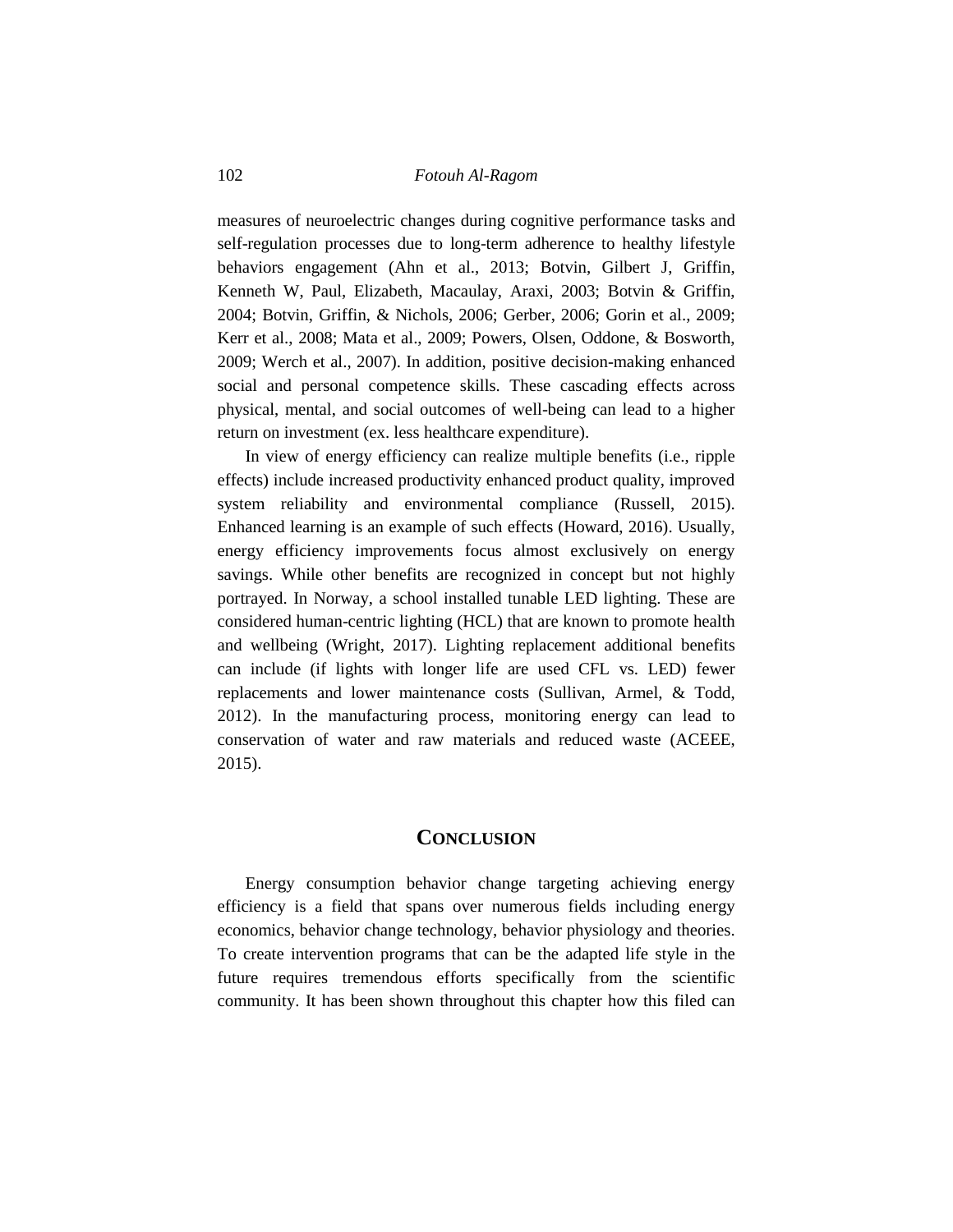benefit from other fields such as psychology, marketing, health and education. Efforts are required to reduce the perception of psychological barriers to change individual and societal behavior. Combinations of voluntary, regulatory, and structural approaches must be incorporated in interventions to ensure their adaptation and reap their fruition. More research can be targeted to understand behavior science as in other fields to device guidelines that can be developed to direct energy behavior towards the favoured paths.

Several studies are available that benefit from behavior science and theories in sustainability and environment perspective. Yet more specific ones targeting energy conservation/efficiency are required. The understanding of biases, behavior gaps, ripple effects and design thinking concepts can feed into designing consumer (human) centered approaches to come up with a comprehensive behaviorally informed design schemes for developing energy systems, technologies, awareness campaign and behavior interventions that can be adapted for a longer period of time or even become a lifestyle.

#### **REFERENCES**

- ACEEE. (2015). *How energy efficiency investment creates a ripple effect of multiple benefits for businesses beyond energy savings* | ACEEE. Retrieved December 24, 2017, from https://aceee.org/blog/2015/01/ how-energy-efficiency-investment-crea.
- Ahn, S., Basu, R., Smith, M. L., Jiang, L., Lorig, K., Whitelaw, N., & Ory, M. G. (2013). The impact of chronic disease self-management programs: healthcare savings through a community-based intervention. *BMC Public Health*, *13*(1), 1141. http://doi.org/10.1186/1471-2458- 13-1141.
- Arkes, H. R., & Blumer, C. (1985). The Psychology of Sunk Cost. *Organizational behavior and human decision processes*, *35*, 124–140. Retrieved from http://citeseerx.ist.psu.edu/viewdoc/download?doi= 10.1.1.452.2318&rep=rep1&type=pdf.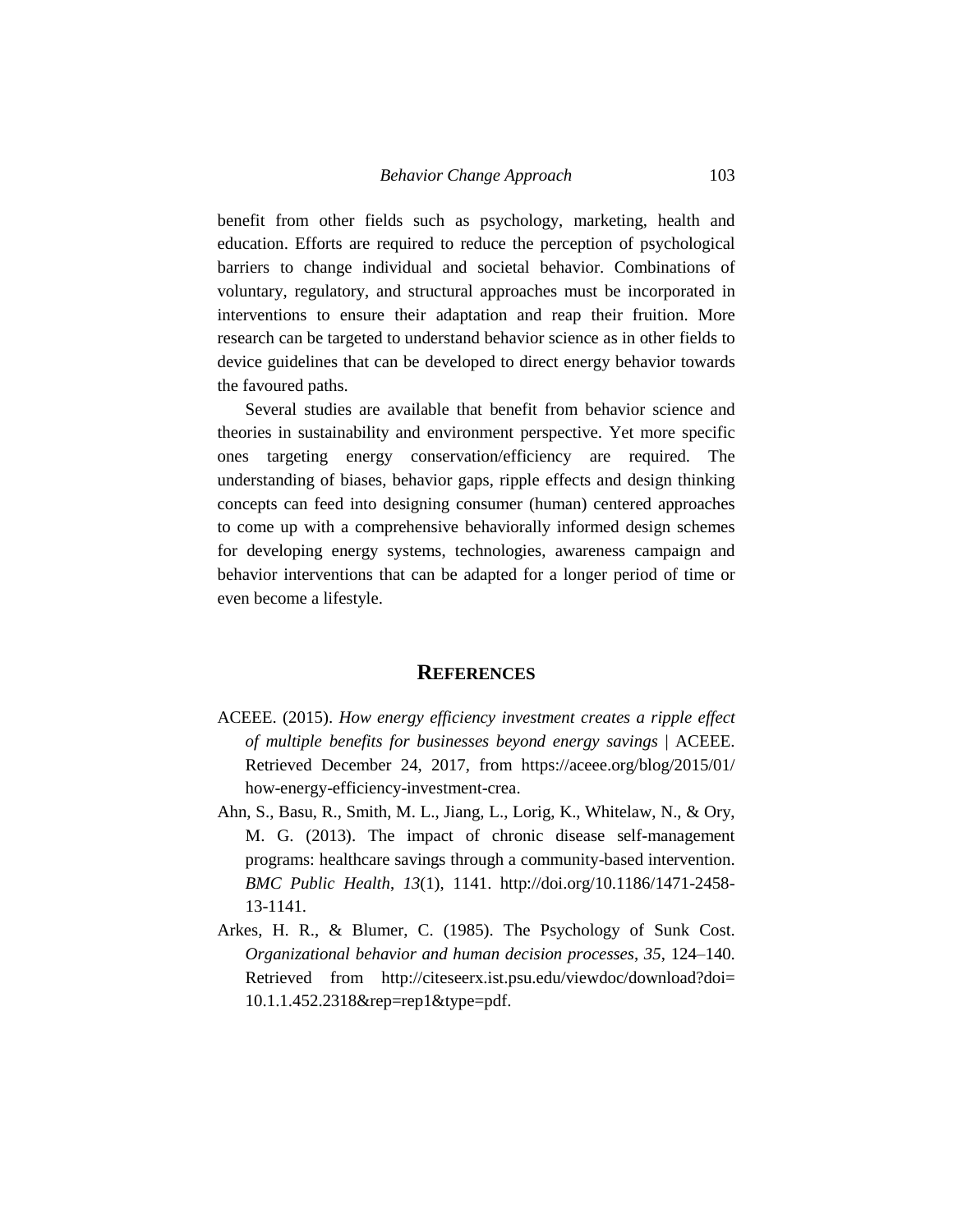- Baker, M. J. (2003). *The Marketing Book* (5th ed.). Linacre House. Retrieved from http://htbiblio.yolasite.com/resources/Marketing Book.pdf.
- Barnett, C. (2007). *Governing the Subjects and Spaces of Ethical Consumption*. Swindon, UK. Retrieved from http://cftn.ca/sites/ default/files/AcademicLiterature/Governing the Subjects and Spaces of Ethical Consumption.pdf.
- Baum, S. D. (2012). *Discounting across space and time in climate change assessment.* A Dissertation in Geography. The Pennsylvania State University. Retrieved from http://sethbaum.com/ac/2012 Dissertation.pdf.
- Baum, S. D., Easterling, W. E., Baum, S. D., & Easterling, W. E. (2010). Space-time discounting in climate change adaptation. *Mitig Adapt Strateg Glob Change*, *15*, 591–609. http://doi.org/10.1007/s11027- 010-9239-9.
- Blake, J. (1999). Local Environment Overcoming the "value‐action gap" in environmental policy: Tensions between national policy and local experience Overcoming the "Value-Action Gap" in Environmental Policy: tensions between national policy and local experience. *Local Environment*, *4*(3), 257–278. http://doi.org/10.1080/13549839908 725599.
- Botvin, Gilbert J, Griffin, Kenneth W, Paul, Elizabeth, Macaulay, Araxi, P. (2003). Preventing Tobacco and Alcohol Use Among Elementary School Students Through Life Skills Training. *SubStance*, *652*(March 2015), 37–41. http://doi.org/10.1300/J029v12n04.
- Botvin, G. J., & Griffin, K. W. (2004). Life Skills Training: Empirical Findings and Future Directions. *The Journal of Primary Prevention*, *25*(2). Retrieved from http://citeseerx.ist.psu.edu/viewdoc/download? doi=10.1.1.552.5881&rep=rep1&type=pdf.
- Botvin, G. J., Griffin, K. W., & Nichols, T. D. (2006). Preventing youth violence and delinquency through a universal school-based prevention approach. *Prevention Science*, *7*(4), 403–408. http://doi.org/10.1007/ s11121-006-0057-y.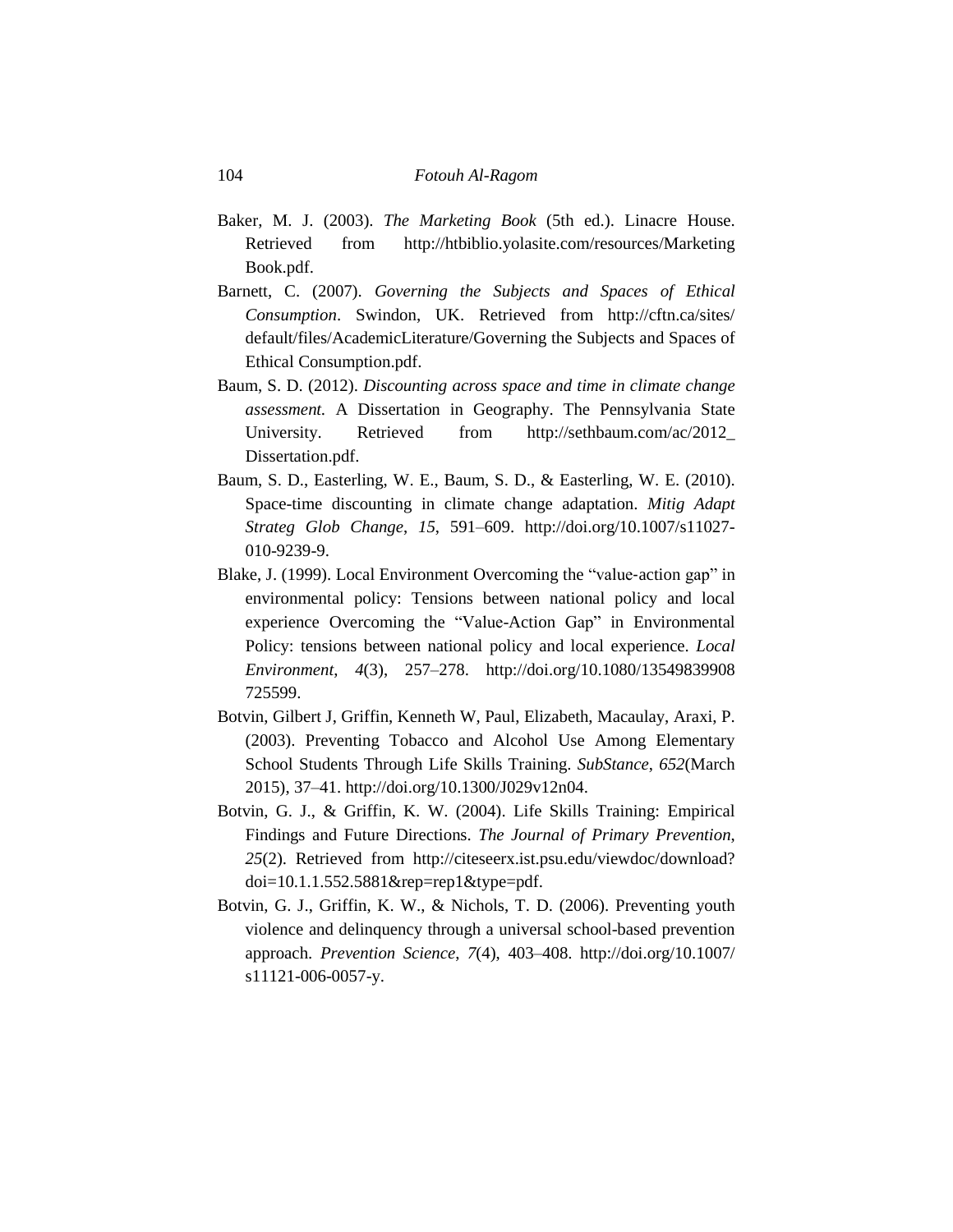- Busse, M., & Menzel, S. (2014). The role of perceived socio-spatial distance in adolescents' willingness to engage in pro-environmental behavior. *Journal of Environmental Psychology*, *40*, 412–420. http://doi.org/10.1016/j.jenvp.2014.10.002.
- Chatzidakis, A., & Lee, M. S. W. (2013). Anti-Consumption as the Study of Reasons against. *Journal of Macromarketing*, *33*(3), 190–203. http://doi.org/10.1177/0276146712462892.
- Clarke, N., Barnett, C., Cloke, P., & Malpass, A. (2007). The Political Rationalities of Fair-Trade Consumption in the United Kingdom. *Politics & Society*, *35*(4), 583–607. http://doi.org/10.1177/ 0032329207308178.
- Claudy, M. C., Peterson, M., & Driscoll, A. O. (2013). *Understanding the Attitude-Behavior Gap for Renewable Energy Systems Using Behavioral Reasoning Theory, 33*(4), 273–287. http://doi.org/10.1177/ 0276146713481605.
- Connolly, J., & Prothero, A. (2008). Green Consumption Life-politics, risk and contradictions. *Journal of Consumer Culture*, *8*(1), 117–145. http://doi.org/10.1177/1469540507086422.
- D.light design. 2018. http://www.dlight.com/.
- Davis, C. L., Tomporowski, P. D., Mcdowell, J. E., Austin, B. P., Miller, P. H., Allison, J. D., … Naglieri, J. A. (2011). Exercises improves executive function and achievement and alters brain activation in overweight children A randomized controlled trial. *Nih*, *30*(1), 91–98. http://doi.org/10.1037/a0021766.Exercise.
- Eather, N., Morgan, P. J., & Lubans, D. R. (2013). Social support from teachers mediates physical activity behavior change in children participating in the Fit-4-Fun intervention. *International Journal of Behavioral Nutrition and Physical Activity*, *10*(1), 68. http://doi.org/10.1186/1479-5868-10-68.
- Epstein, L. H., Roemmich, J. N., Robinson, J. L., Paluch, R. A., Winiewicz, D. D., Fuerch, J. H., & Robinson, T. N. (2008). A Randomized Trial of the Effects of Reducing Television Viewing and Computer Use on Body Mass Index in Young Children. *Arch Pediatr*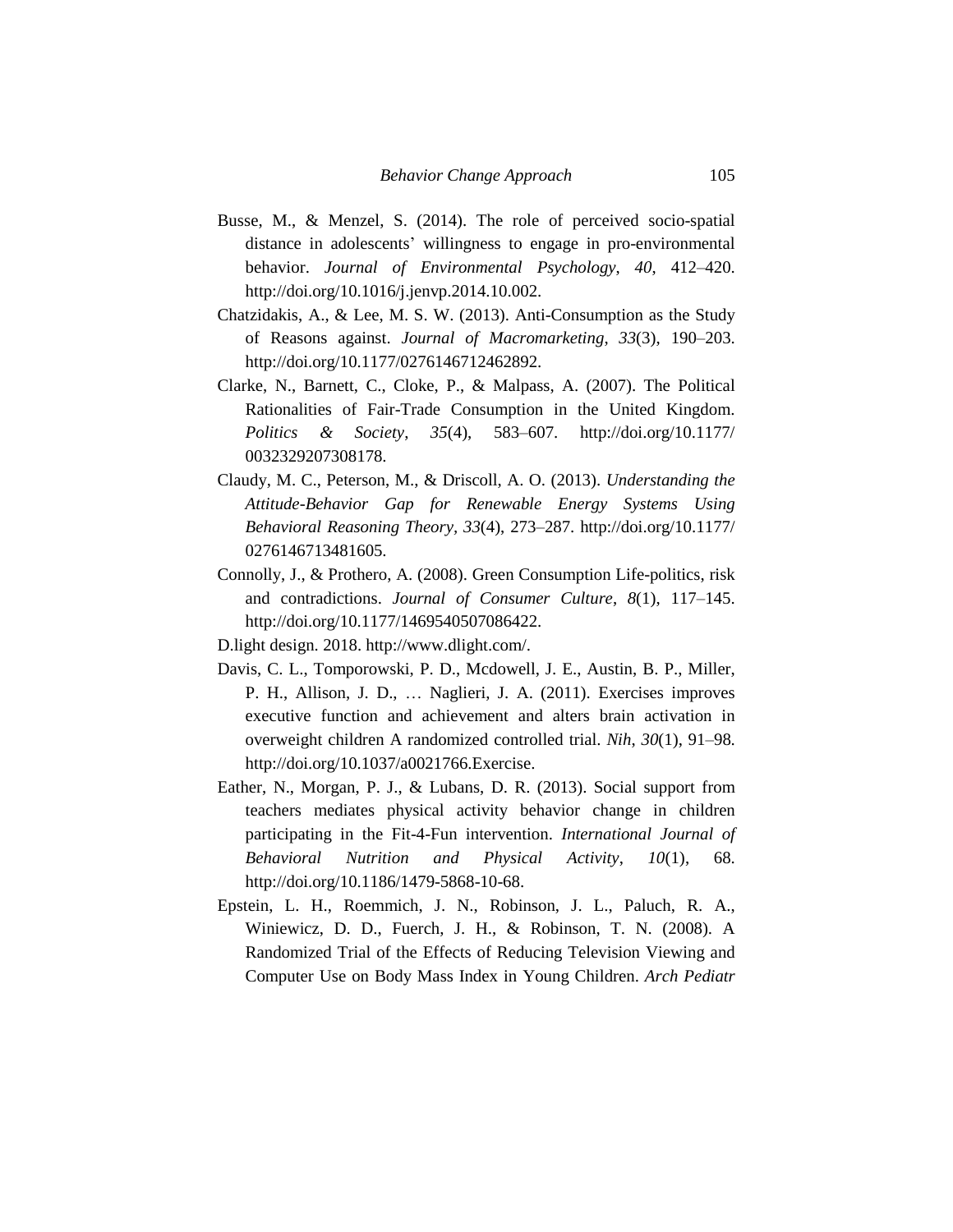*Adolesc Med*, *162*(3), 239–245. Retrieved from https://www.ncbi.nlm. nih.gov/pmc/articles/PMC2291289/pdf/nihms43558.pdf.

- Foxx1, R. M., & Hake, D. F. (1977). Gasoline conservation: a procedure for measuring and reducing the driving of college students. *Journal of applied behavior analysis*, *10*(1), 61–74. Retrieved from https://wwwncbi-nlm-nih-gov.colorado.idm.oclc.org/pmc/articles/PMC1311150/ pdf/jaba00112-0063.pdf.
- Frederiks, E. R., Karen, S., & Hobman, E. V. (2015). Household energy use: Applying behavioural economics to understand consumer decision-making and behaviour. *Renewable and Sustainable Energy Reviews*, *41*, 1385–1394. Retrieved from https://ac.els-cdn.com/ S1364032114007990/1-s2.0-S1364032114007990-main.pdf?\_tid= 5c4f815a-e275-11e7-8cfd-00000aab0f01&acdnat=1513438114\_9df60 4de6660dc327c99b5b5a970cc81.
- Frederiks, E. R., Stenner, K., Hobman, E., Frederiks, E. R., Stenner, K., & Hobman, E. V. (2015). *Household energy use : Applying behavioural economics to understand consumer decision- making and behaviour consumer decision-making and behaviour,* (January). http://doi.org/ 10.1016/j.rser.2014.09.026.
- Frederiks, E. R., Stenner, K., & Hobman, E. V. (2015). Household energy use: Applying behavioural economics to understand consumer decision-making and behaviour. *Renewable and Sustainable Energy Reviews*, *41*, 1385–1394. http://doi.org/10.1016/j.rser.2014.09.026.
- Garland, H. (1990). Throwing Good Money After Bad: The Effect of Sunk Costs on the Decision to Escalate Commitment to an Ongoing Project. *Journal of Applied Psychology*, *75*(6), 728–731. Retrieved from http://www.communicationcache.com/uploads/1/0/8/8/10887248/thro wing\_good\_money\_after\_bad-\_the\_effect\_of\_sunk\_costs\_on\_the\_ decision\_to\_esculate\_commitment\_to\_an\_ongoing\_project.pdf.
- Gerber, B. S. (2006). The chronic disease self-management program: extending reach through the internet. *Medical Care*, *44*(11), 961–3. http://doi.org/10.1097/01.mlr.0000244923.80923.1e.
- Gilg, A., & Barr, S. (2005). Behavioural attitudes towards water saving? Evidence from a study of environmental actions. *Ecological*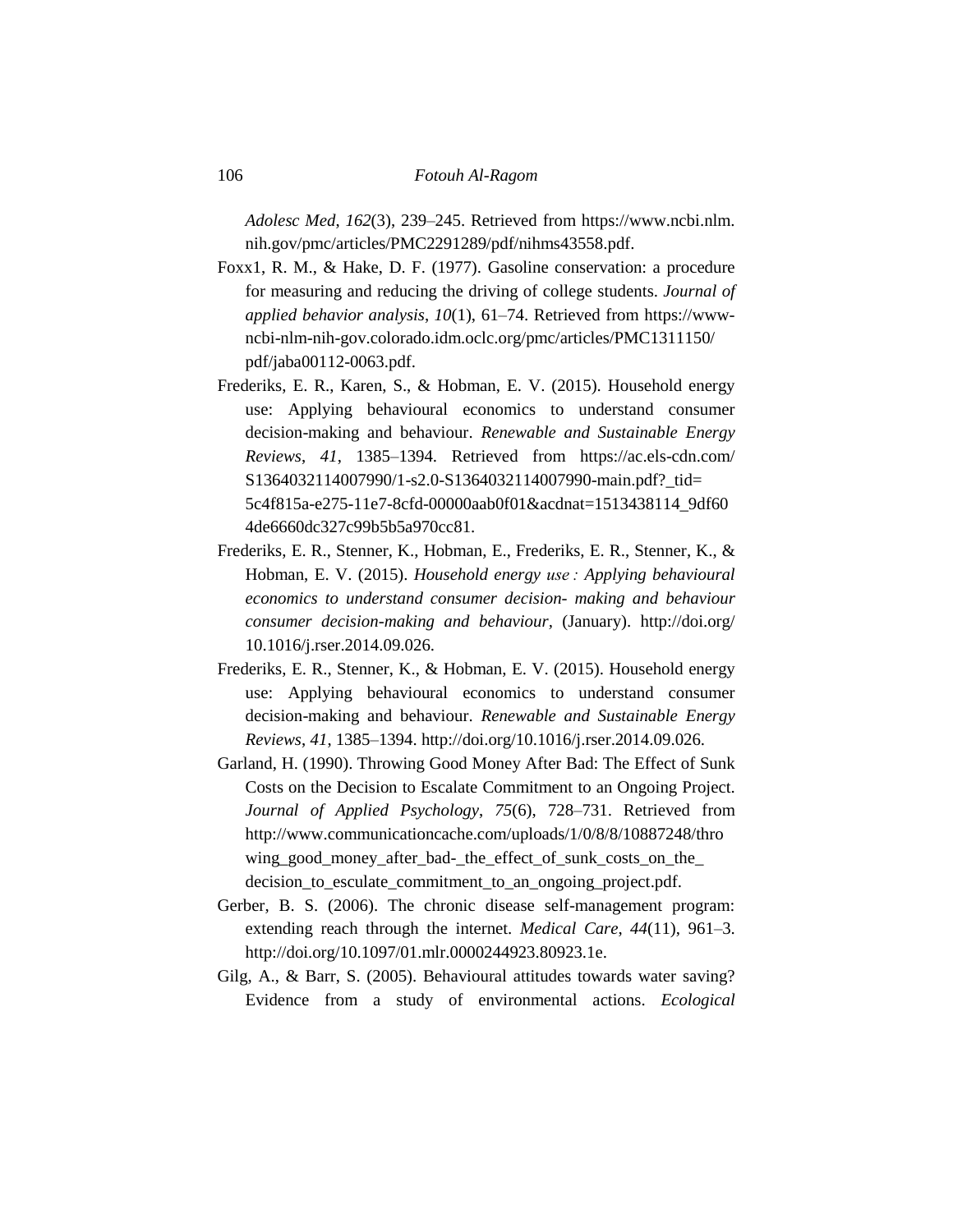*Economics*, *57*, 400–414. http://doi.org/10.1016/j.ecolecon. 2005.04. 010.

- Gill, C. (2015). Temporal Framing, Endowment, and Energy Choices. Retrieved December 16, 2017, from http://www.sjdm.org/ presentations/2015-Poster-Gill-Carrie-LossAversion-Framing-Energy. pdf.
- Gorin, A. A., Wing, R. R., Fava, J. L., Hospital, T. M., Street, R., Jakicic, J. M., … Brelje, K. (2009). *Environment : Evidence of a ripple effect, 32*(11), 1678–1684. http://doi.org/10.1038/ijo.2008.150.Weight.
- Gourville, J. T. (1998). Pennies-a-Day: The Effect of Temporal Reframing on Transaction Evaluation. *Journal of Consumer Research*, *24*(4), 395–403. http://doi.org/10.1086/209517.
- Hayes, S. C., & Cone, J. D. (1977). Reducing residential electrical energy use payments, information, and feedback. *Journal of Applied Behavior Analysis*, *10*(3), 425–435. Retrieved from https://www-ncbi-nlm-nihgov.colorado.idm.oclc.org/pmc/articles/PMC1311206/pdf/jaba00114- 0053.pdf.
- Herbert A. Simon. (1996). *The Sciences of the Artificial*. MIT Press. Retrieved from https://monoskop.org/images/9/9c/Simon Herbert A The Sciences of the Artificial 3rd ed.pdf.
- Hershfield, H. E., Goldstein, D. G., Sharpe, W. F., Fox, J., Yeykelis, L., & Bailenson, J. N. (2011). Increasing saving behavior through ageprogressed renderings of the future self. *Journal of Marketing Research*, *48*, S23–S37. http://doi.org/10.1509/jmkr.48.SPL.S23.
- Hillman, C. H., Pontifex, M. B., Raine, L. B., Castelli, D. M., Hall, E. E., & Kramer, A. F. (2009). The effect of acute treadmill walking on cognitive control and academic achievement in preadolescent children. *Neuroscience*, *159*, 1044 –1054. http://doi.org/10.1016/j.neuroscience. 2009.01.057.
- Howard, J. (2016). *How Just The Right Lighting May Improve Learning In Classrooms* | HuffPost. Retrieved November 1, 2017, from https://www.huffingtonpost.com/entry/lighting-boost-learningconcentration\_us\_5720cb14e4b0b49df6a9b73e.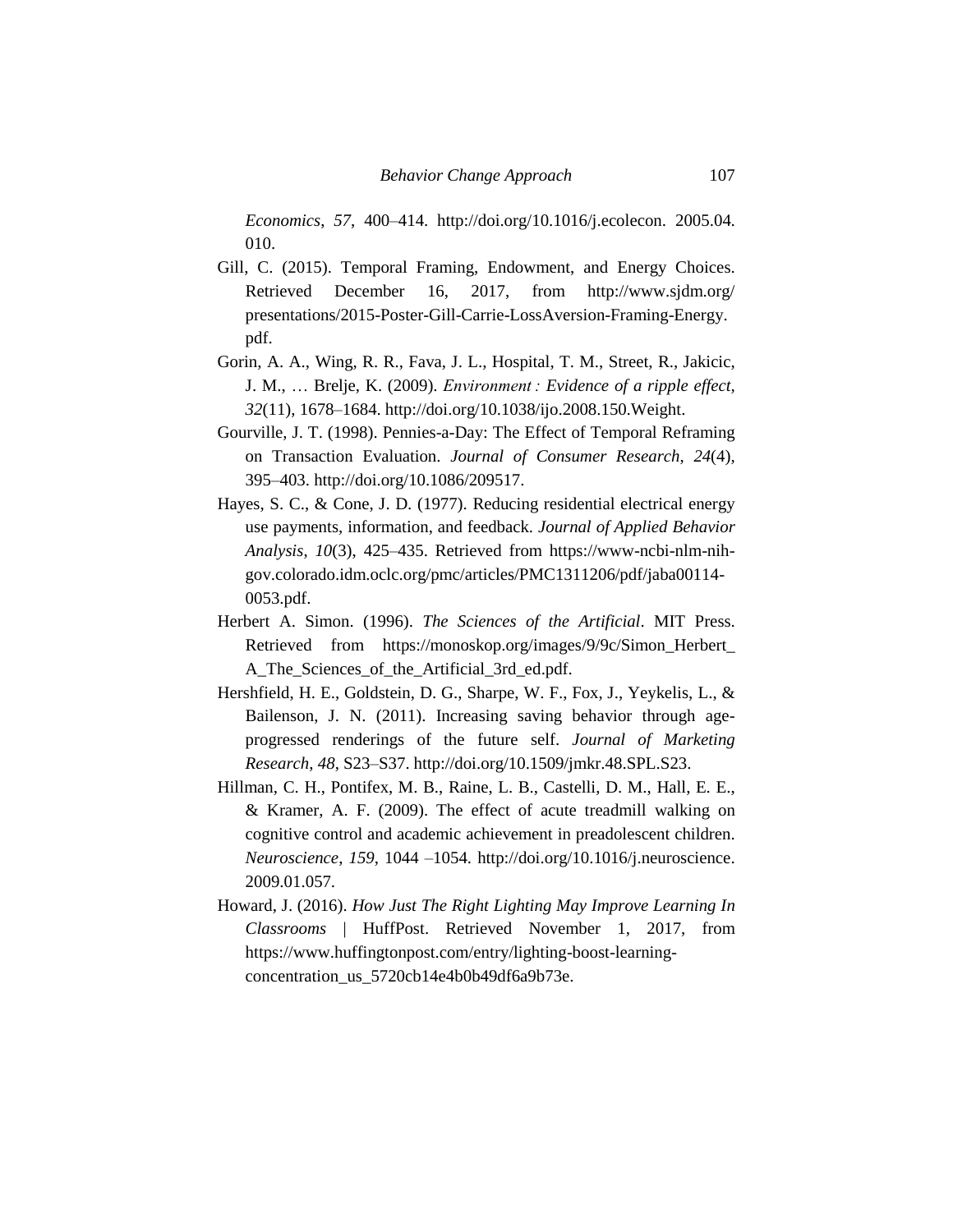- Jeffrey S. Milstein. (1977). Attitudes, Knowledge and Behavior of American Consumers Regarding 1977. *Advances in Consumer Research*, *4*, 315–321. Retrieved from http://acrwebsite.org/volumes/ 9358/volumes/v04/NA-04.
- Kahneman, D., Knetsch, J. L., Thaler, R. H., Johnson, H., & Professor, L. (1991). Anomalies: The Endowment Effect, Loss Aversion, and Status Quo Bias Anomalies The Endowment Effect, Loss Aversion, and Status Quo Bias. *The Journal of Economic Perspectives Journal of Economic Perspectives*, *5*(1), 193–206. Retrieved from https://www. princeton.edu/~kahneman/docs/Publications/Anomalies\_DK\_JLK\_RH T\_1991.pdf.
- Kahneman, D., & Tversky, A. (1979). Prospect theory: An analysis of decision under risk. *Econometrica*, *47*(2), 263–291. Retrieved from https://www.princeton.edu/~kahneman/docs/ Publications/prospect\_theory.pdf.
- Kerr, J., Patrick, K., Norman, G., Stein, M. B., Calfas, K., Zabinski, M., & Robinson, A. (2008). Randomized control trial of a behavioral intervention for overweight women: Impact on depressive symptoms. *Depression and Anxiety*, *25*(7), 555–558. http://doi.org/10.1002/ da.20320.
- Kim, H., Schnall, S., & White, M. P. (2013). Similar Psychological Distance Reduces Temporal Discounting. *Personality and Social Psychology Bulletin*, *39*(8), 1005–1016. http://doi.org/10.1177/ 0146167213488214.
- Kohlenberg, R., Phillips, T., & Proctor, W. (1976). A behavioral analysis of peaking in residential electrical-energy consumers. *Journal of Applied Behavior Analysis*, *9*(1), 13–18. Retrieved from https://wwwncbi-nlm-nih-gov.colorado.idm.oclc.org/pmc/articles/PMC1311891/ pdf/jaba00051-0015.pdf.
- Lacroix, K., & Gifford, R. (2017). Psychological Barriers to Energy Conservation Behavior : The Role of Worldviews and Climate Change Risk Perception. *Environment and Behavior*, 1–32. http://doi.org/10. 1177/0013916517715296.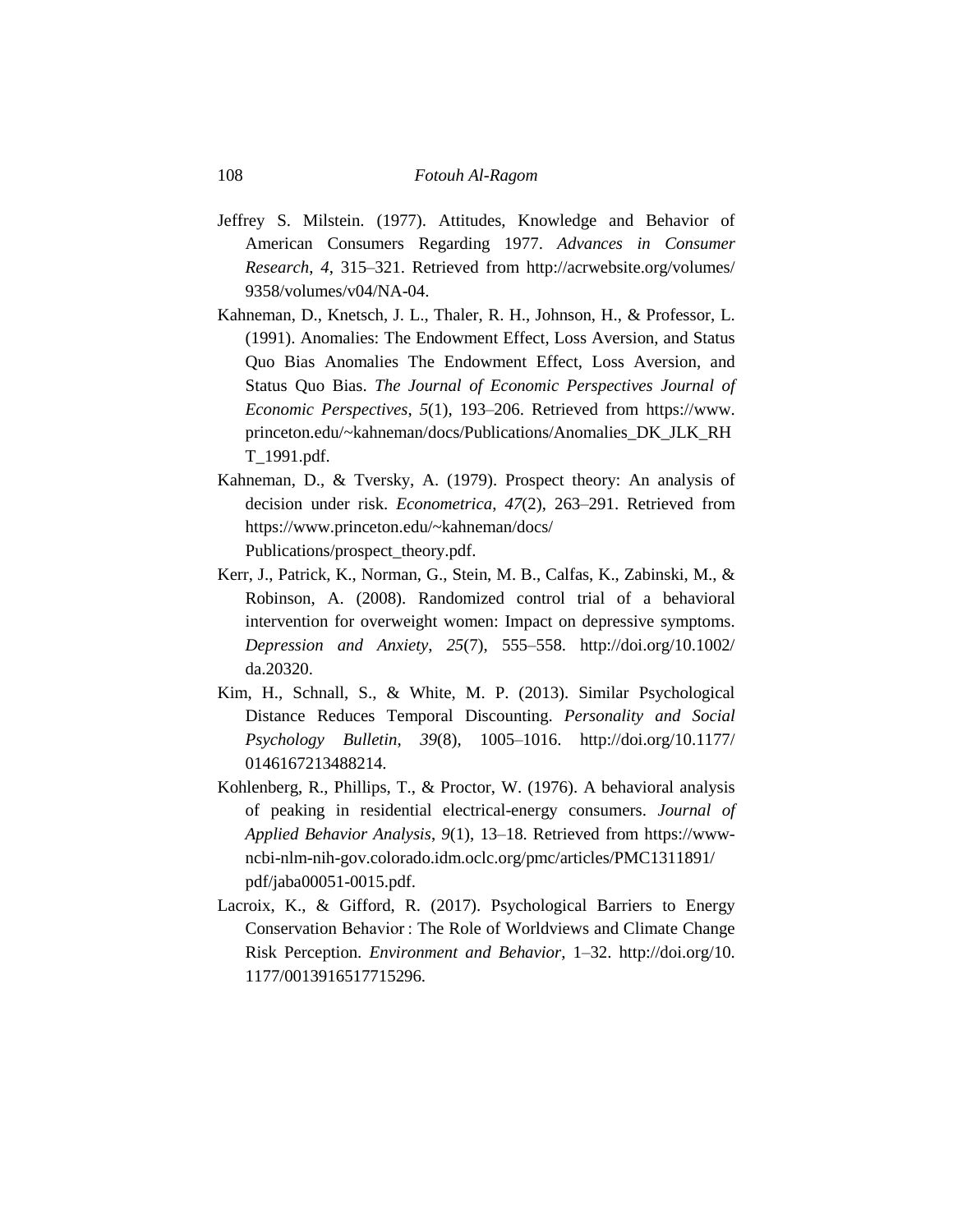- Leiserowitz, A. (2006). Climate change risk perception and policy preferences: The role of affect, imagery, and values. *Climatic Change*, *77*(1–2), 45–72. http://doi.org/10.1007/s10584-006-9059-9.
- Lorenzoni, I., Nicholson-Cole, S., & Whitmarshb, L. (2007). Barriers perceived to engaging with climate change among the UK public and their policy implications. *Global Environmental Change*, *17*, 445–459. Retrieved from https://ac-els-cdn-com.colorado.idm.oclc.org/ S0959378007000209/1-s2.0-S0959378007000209-main.pdf?\_tid= d639c4ba-d476-11e7-b0d5-00000aab0f6b&acdnat=1511899432\_ 2d3898b5a4dbba9b766af5d555f895d8.
- Mata, J., Silva, M. N., Vieira, P. N., Carraça, E. V., Andrade, A. M., Coutinho, S. R., … Teixeira, P. J. (2009). Motivational "spill-over" during weight control: Increased self-determination and exercise intrinsic motivation predict eating self-regulation. *Health Psychology*, *28*(6), 709–716. http://doi.org/10.1037/a0016764.
- Moraes, C., Carrigan, M., & Szmigin, I. (2012). The coherence of inconsistencies: Attitude-behaviour gaps and new consumption communities. *Journal of Marketing Management*, *28*(1–2), 103–128. http://doi.org/10.1080/0267257X.2011.615482.
- Newport, S. (1991). Effects of Absolute and Relative Sunk Costs on the Decision to Persist with a Course of Action. *Organizational Behavior and Human Decision Processes*, *48*, 55–69. Retrieved from https://www.gwern.net/docs/sunkcosts/1991-garland.pdf.
- Newton, P., & Meyer, D. (2013). Exploring the attitudes-action gap in household resource consumption: Does "Environmental Lifestyle" segmentation align with consumer behaviour? *Sustainability (Switzerland)*, *5*(3), 1211–1233. http://doi.org/10.3390/su5031211.
- Oluyomi Daniel, T., Stanton, C. M., & Epstein, L. H. (2013). The Future Is Now: Reducing Impulsivity and Energy Intake Using Episodic Future Thinking. *Psychol Sci.*, *24*(11), 2339–2342. http://doi.org/10.1177/ 0956797613488780.
- Peattie, K. (2010). Green Consumption: Behavior and Norms. *Annual Review of Environment and Resources*, *35*(1), 195–228. http://doi.org/ 10.1146/annurev-environ-032609-094328.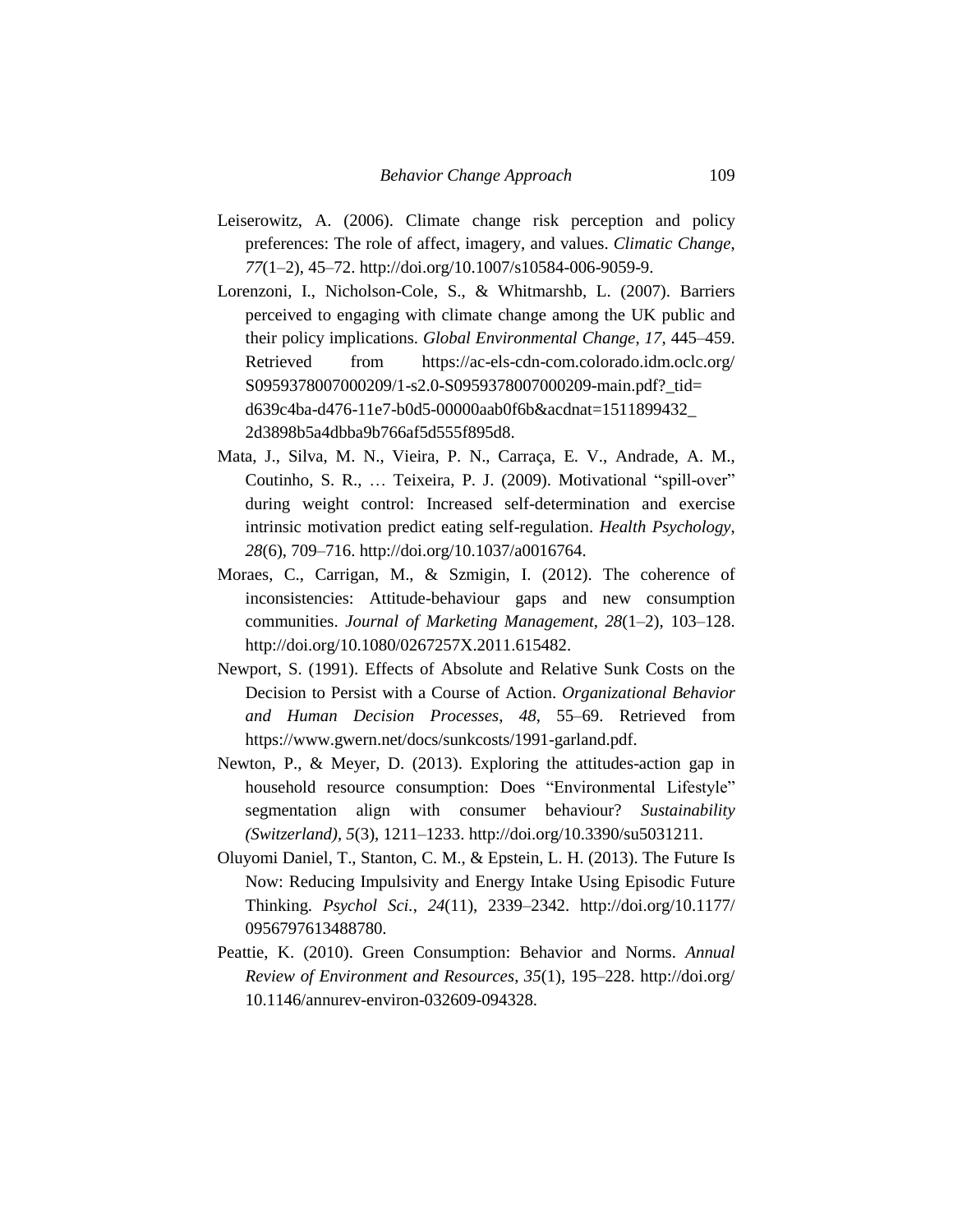- Powers, B. J., Olsen, M. K., Oddone, E. Z., & Bosworth, H. B. (2009). The Effect of a Hypertension Self-Management Intervention on Diabetes and Cholesterol Control. *American Journal of Medicine*, *122*(7), 639– 646. http://doi.org/10.1016/j.amjmed.2008.12.022.
- Russell, C. (2015). *Multiple Benefits of Business-Sector Energy Efficiency : A Survey of Existing and Potential Measures*. Washington, DC..
- Samuelson, W., & Zeckhauser, R. (1988). Status Quo Bias in Decision Making. *Journal of Risk and Uncertainty*, *1*, 7–59. Retrieved from https://link-springer-com.colorado.idm.oclc.org/content/pdf/10.1007% 2FBF00055564.pdf.
- Shihata, I. F. I. (1974). Destination embargo of arab oil its legality under international law. *American Journal of International Law*, *68*(4), American Journal of International Law. http://doi.org/10.3366/ ajicl.2011.0005.
- Stanford (2017). Hasso Plattner Institute of Design at Stanford University. https://dschool.stanford.edu/about/
- Sullivan, D., Armel, C., & Todd, A. (2012). *When &quot*; *Not* Losing" is Better Than " Winning: " Using Beha*vioral Science to Drive Customer Investment in Energy Efficiency Utility Energy Efficiency Programs*. Stanford, CA. Retrieved from http://web.stanford.edu/group/peec/cgi-bin/docs/behavior/research/ When Not Losing is Better than Winning-ACEEE Summer Study.pdf.
- Thaler, R. (1980). Toward a positive theory of consumer choice. *Journal of Economic Behavior and Organization L*, 39–60. Retrieved from http://citeseerx.ist.psu.edu/viewdoc/download?doi=
	- 10.1.1.454.6386&rep=rep1&type=pdf.
- UNEP. (2011). *Visions for Change: Recommendations for Effective Policies on Sustainable Lifestyles*. Paris, France. Retrieved from http://www.unep.fr/shared/publications/pdf/DTIx1321xPA-VisionsFor Change report.pdf.
- Van Der Horst, D. (2007). NIMBY or not ? Exploring the relevance of location and the politics of voiced opinions in renewable energy siting controversies. *Enrgy Policy*, *35*, 2705–2714. http://doi.org/10.1016/ j.enpol.2006.12.012.